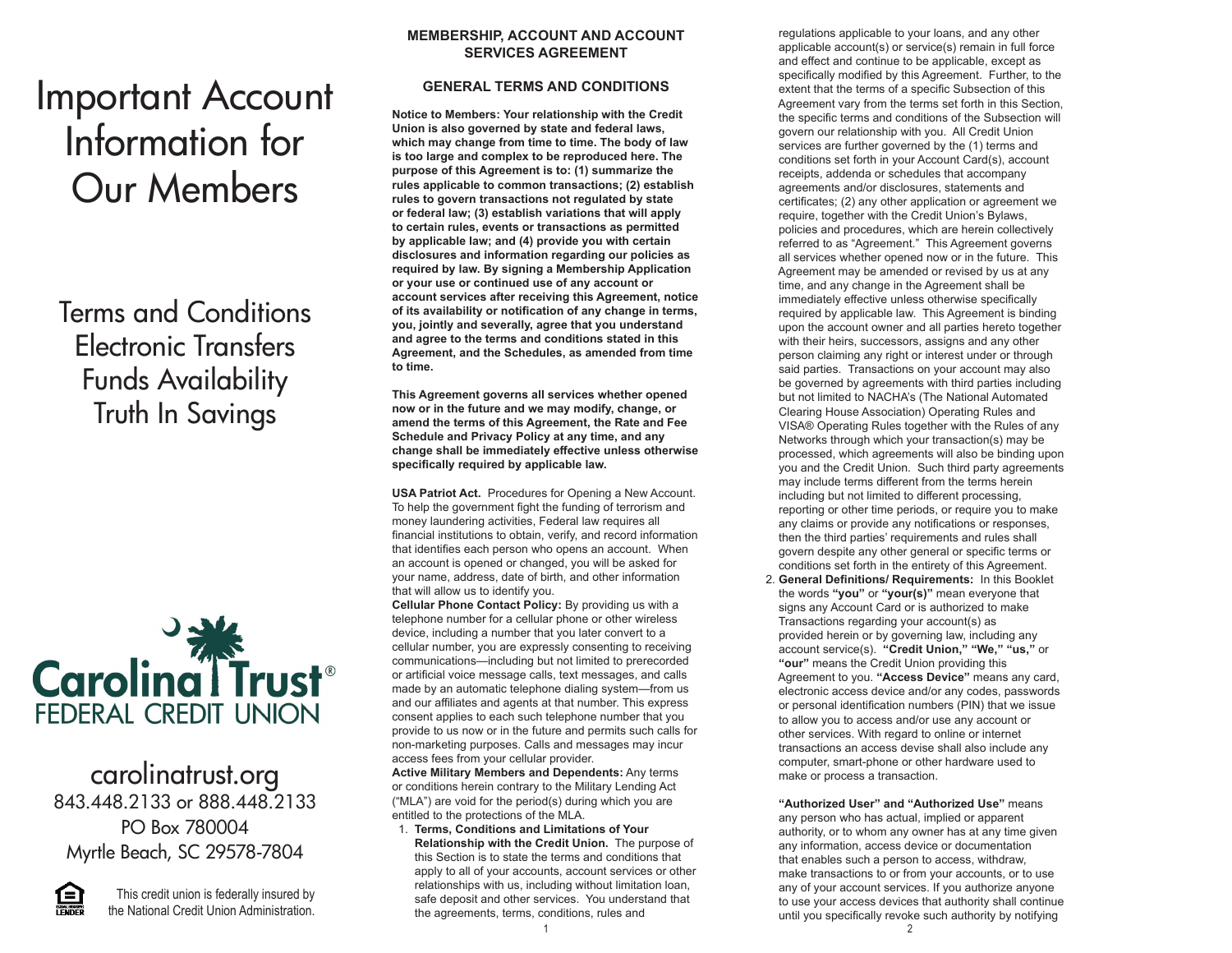the Credit Union in writing or as required by applicable laws. If we or any of our agents contact you regarding any transaction(s) and you verify the transaction(s) you agree we may rely on your verification; and that any such transaction(s) shall be deemed authorized by you. If you fail to maintain the security of these access codes and the Credit Union suffers a loss or otherwise makes a determination that the Credit Union is at risk for potential loss, we may terminate any or all of your account services immediately. This definition is intended to be construed broadly and includes without limitation all users acting under a written document such as a power of attorney as well as any person or entity that is authorized to make deposits or debits to or from your accounts with us. An authorized signer may stop payment on an item they have drawn or otherwise ordered, but may not close any account(s) or terminate any services without the owners specific written consent. **"Check"** means an acceptable written "instrument" on your account(s), and includes the term "share draft."

 3. a. **Compliance with Laws and Inappropriate Transactions or Account Relationship:** You agree to comply with all laws, rules and regulations. You also warrant and agree that you will not use any Credit Union Accounts or Services, including but not limited to loans, to make or facilitate any illegal or inappropriate transaction(s) as determined by applicable law as we in our discretion may deem inappropriate; and that any such use, including any such authorized use, will constitute a breach of this Agreement. Certain federal and/or state laws or Third Party Service Providers' Rules may limit or prohibit certain transactions such as (but not limited to) those coded as possible gambling transactions. The Credit Union may decline to accept, process or pay any transaction that we believe to be illegal, improper or unenforceable (regarding your obligation to pay us or otherwise) under applicable law; or which is otherwise limited or prohibited, including but not limited to any transaction involving or relating to any gambling activity. We may also close or terminate accounts or services which we believe violate your obligations under this Section. Such prohibition or limitations may affect some otherwise proper or allowable transactions such as debits, charges or other transactions at or relating to a hotel-casino. You understand and agree such limitations/prohibitions are not within the Credit Union's control and that the Credit Union will not have any liability, responsibility or culpability whatsoever for any such use by you or any authorized user(s); or for declining to accept, process, or pay any such transaction. **Restrictions on Accounts.** The Credit Union may limit, refuse, close or terminate any account or service that we deem to constitute a breach of this Agreement. Unless an express exception is made by the Credit Union in its sole discretion, we do not offer services to "Money Service Businesses", "Internet Gambling Businesses" and "Cannabis Businesses", or other businesses that we determine violate the limitations in this Section. By way of illustration:

 "Cannabis Businesses" are defined by the Credit Union to be any person or business that (i) engages in the sale, production or storage of any form of cannabis, marijuana or hemp, and/or (ii) is required to be licensed and/or registered with a government entity due to the business engaging in an activity related to any cannabis related industry. The Credit Union may, at its sole discretion, also apply these restrictions on other businesses or individuals directly or indirectly related to a cannabis business. b. **Taxpayer Identification Numbers and** 

 **Certification:** Pursuant to the Account Card used to establish your membership with us, you provided a certification regarding the accuracy of your taxpayer identification number (usually your Social Security Number) and whether your account is subject to backup withholding under the Internal Revenue Code. You acknowledge and agree that this certification applies to any and all accounts you have with us now or in the future, unless you provide written notification to us that specifically provides otherwise. You agree to comply will all our requirements for identification which we may require, including photographing, video recording and providing fingerprints or other biometrics.

- c. **Transaction Limitations and the Credit Union's Business Days:** Except as may be otherwise specifically provided in our Agreements, all Transactions after our "daily cut-off time" and made on days that are not our business days as set forth in the Schedule will be treated, transmitted, recorded, etc., as applicable and appropriate as if received/directed on the next business day that we are open. Deposits, orders, instructions, requests, etc., received by mail, electronically, at an unstaffed facility, or outside depository will be processed and credited only when actually received by us, and we shall have no responsibility until we actually receive the item.
- d. **Actual Balances and Available Balances:** As explained in this Agreement there are many circumstances that will affect your access to the funds in your accounts (for example See Section 7.g.). Many of these transactions are beyond the Credit Union's control as they are requirements of the payment networks that your transactions are processed through via the merchants with whom you choose to do business. Also, we may place holds on various deposits as explained in the Section in this Agreement on Funds. Thus, your account records may show an "Actual Balance" and an "Available Balance". The Actual Balance is the total amount of funds in your account(s). The Available Balance is the amount of the Actual Balance that is available for transactions (withdrawals, write checks, debit transactions, online banking or other authorized transactions). You should take care only to make transactions against the Available Balance as these are the only funds you may access for transactions. If you exceed the Available Balance (even though the Actual Balance may be greater) you may overdraw your account as new or additional transactions cannot be processed until funds are available for transactions. This may

 result in Insufficient Funds Transactions, Returned Items and Fees including Overdraft Protection Fees as a result of exceeding your Available Balance. To know the Available Balance you may check - e.g. online banking, E-Z teller, mobile banking, etc. Also, be sure you understand the order in which your transactions are paid as explained in Section 7 so that you may avoid making transactions that exceed your Available Balance.

 The Credit Union may return debits (ACH payments as well as other transactions) submitted for payment against your checking accounts if the amount of the debit exceeds the funds available in the applicable checking account. Each time we return a debit for insufficient funds, we will assess an NSF fee in the amount shown on our current Rate and Fee Schedule for each returned debit item. The entity that submitted the debit may submit another debit to the Credit Union even if we have already returned the prior debit for insufficient funds in the checking account. If the resubmitted debit again exceeds the funds available in the checking account, the Credit Union again will return the debit, resulting in an additional NSF fee. Thus, you may be charged multiple NSF fees in connection with a single debit that has been returned for insufficient funds multiple times. The reason for this is that when you authorize a merchant to process a payment from your account that merchant may present the transaction multiple times and in various ways when payment is declined for insufficient funds or otherwise. There is no way the Credit Union can identify such actions by the merchant you authorized.

 4. **Membership Benefits and Obligations.** Upon approval of your application and the deposit of any required shares, you become a "member-owner" of this Credit Union. As a "member-owner" you are eligible to apply for all Credit Union deposit, loan and other financial services; and you may vote at annual or special meetings of the membership if you are 18 years of age or older. You have an obligation to the Credit Union and all other member-owners to follow the rules established from time to time for the use of these services, and not to cause the Credit Union any loss. This includes, but is not limited to your obligation to repay all debts, loans, credit advances as well as other contractual, equitable and statutory obligations that may be payable by you to us.

**CROSS-COLLATERALIZATION:** To reduce the possibility of loss, members grant to the Credit Union a lien on all shares and agree that all collateral pledged to secure any loan obligation owed to us will also secure payment of your other obligations. This pledge will secure all obligations owed at the time of the pledge or which arise thereafter. This "cross-collateralization" of your obligations applies to all debts regarding your accounts, loans or otherwise.

 5. **Credit Reports, Membership-Account Eligibility and Other Credit Union Services and Social Media.** To open or maintain any account(s) or service(s) with us, you must qualify for membership and deposit and maintain the par value of the required shares as

j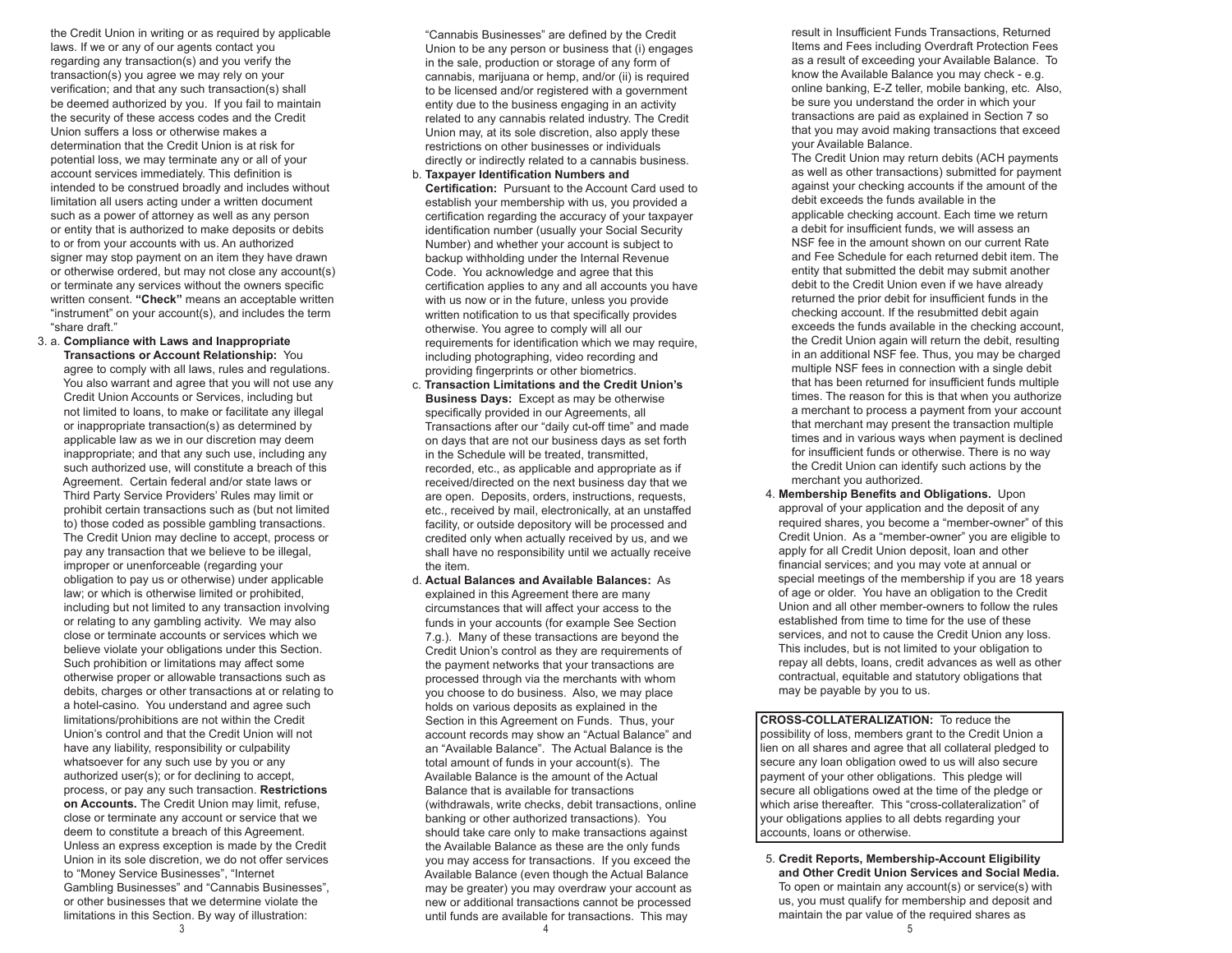provided by the Credit Union's Bylaws and other applicable laws. To verify your eligibility or continued eligibility for membership, any account(s), service(s), or loan products; increases or decreases in services and/or credit limits, now and in the future; or as needed to comply with any applicable law, regulation or governmental agency requirements including but not limited to escheatment/abandoned property, privacy or other issues that may affect your rights, you authorize us to make inquiry to determine your employment history and to obtain information concerning any accounts with other institutions & your credit history, including consumer credit reports. You agree that this authority applies to any account, account related service, loans or other financial products you request or which we may offer or make available to you. We may also report information concerning your account(s) and credit to others. You also understand that you may elect from time to time to use Credit Union or other parties' social media tools and sources; that there is no claim of privacy or privilege regarding information shared or discernible from such use or sharing; and the use of such information by us does not violate your privacy or other rights. If you have consented to communicating with us via social media we may use any social media addresses you may establish from time to time.

**Defaults and Your Credit Reports:** The Credit Union may report information about your account(s) to third parties such as credit reporting agencies/bureaus. Late payments, missed payments, insufficient funds transactions or other defaults on your loan and share/share draft account(s) may be reflected in your credit report.

- 6. **Deposits to Your Account(s) and Instruments Paid/Cashed.** Funds may be deposited to any account, in any manner that is acceptable to us. Deposits may be made by mail, in person at any of our offices having facilities to accept deposits, or by direct deposit or other electronic funds transfer allowed by us.
	- a. **Endorsements:** You authorize us, in our discretion, to accept transfers, checks, drafts, and other items for deposit into any of your accounts if they are made payable to, or to the order of any one or more owners on the account, whether or not endorsed by all payees. All owners are deemed to receive the benefit of all deposits and the proceeds of such deposits; and we may give cash back to any payee. You authorize us to supply missing endorsements of any owners. If an insurance, government, or other check or draft requires an endorsement as set forth on the back of the check or draft, we may require endorsement as set forth on the item. Endorsements must be placed in the space on the back of the share draft or check between the top edge and 1½ inches from the top edge. We may accept drafts or checks with endorsements outside this space. However, if any such endorsement or any other markings you or any prior endorser has made on the draft or check cause any delay or error in processing the item for payment, you will be responsible for any

 loss incurred by us due to the delay or error. When you endorse any item, your endorsement is a guarantee by you to us and all others who accept the item endorsed that the item you deposit is good; that the funds are properly payable; and you give other warranties under applicable laws. This means that if the item is not good or is not paid for any reason you are fully responsible to us or any other person for the amount of the item.

 **Substitute Checks:** You agree not to deposit any substitute check or similar item that you have created, or for which no financial institution has provided any substitute check warranties and indemnity. If you do so, you agree to indemnify us for all losses we incur in connection with the substitute check or item. You agree not to deposit any substitute check without our consent.

 **E-Checks:** When you or any person with authority authorize any E-Check you agree: (1) that we may pay the item as submitted to us; (2) that you shall be solely responsible for all information transmitted regarding such item(s) including but not limited to the payee(s), the amount(s) of the item(s), and endorsements or the lack thereof; and (3) you agree to indemnify us for all losses we incur in connection with any E-Check you authorize.

- b. **Collection of Deposits:** In handling deposits to your account, we act only as your agent for collection and assume no responsibility beyond the exercise of ordinary care. By signing the Signature Card or using any accounts or services, you specifically waive your rights to notice of non-payment, dishonor or protest regarding all items presented for collection. We have the right to refuse any order, transfer or deposit, limit the amount that may be offered for deposit and to return all or any part of a deposit. Special instructions for handling an item are effective only if made in writing and accepted by us separately along with the item in question. We will not be liable for any default or negligence of correspondents or for loss in transit, and each correspondent will only be liable for its own negligence. Items and their proceeds may be handled in accordance with applicable Federal Reserve and other/local Clearing House rules/agreements. We are authorized to pursue collection of previously dishonored items (including re-presentment), and in so doing we may permit the payer bank to hold an item beyond the midnight deadline. Items that we present or re-present may be truncated or converted to an electronic or other format. This means that if an item is not paid you are fully responsible for any loss we may incur in seeking to collect the item for you. Items not drawn by you upon us are not overdrafts, but are Insufficient Funds Items ("NSFs") that you must pay to us if we incur any loss in seeking to collect such items for you.
- c. **Direct Deposits:** We may offer a direct deposit option allowing you to preauthorize deposits (i.e., payroll checks, Social Security or retirement checks, or other government checks) or preauthorize transfers from other accounts with us. You must authorize any direct deposits to your accounts

 by a separate authorization form. If applicable, you must notify us at least thirty (30) days prior to any direct deposit or preauthorized transfer if you wish to cancel or change the direct deposit or direct transfer option. You agree that you have an obligation to notify us immediately regarding the death of any person who receives any federal or state retirement, welfare, benefits or other payments via electronic or other deposit. If we are required to reimburse the federal or any state government, agency or authority for any payment deposited into your account for any reason, you agree that we may deduct the amount returned from any of your accounts, unless prohibited by law; and that you will be obligated to repay to us on demand any such sums.

- d. **Direct Deposit or Transfer Authorization/ Bankruptcy:** If you file bankruptcy and fail to cancel any instructions in your direct deposit or transfer authorization, then you hereby instruct your employer and us to continue to make and apply deposits, make loan payments in order to avoid delinquency and other transfers in accordance with your authorization, until written notification is received by us to discontinue any payments or transfers.
- e. **Multiple Payees:** Unless any check, share draft or other instrument expressly indicates that the item is payable to conjunctive payees, the instrument shall be deemed payable in the alternative. If there is any ambiguity, the instrument shall be deemed payable in the alternative (example: a check payable to "A and B" is a conjunctive instrument. A check payable to "A or B"; "A, B"; "A/B", where "A and B are listed on separate lines"; or otherwise, where not expressly conjunctive are payable in the alternative).
- f. **Deposit at ATM and Night Deposit Facilities:** All deposits and payments made at an ATM that we own, or at one of our night deposit facilities are subject to the provisions and check collection procedures as disclosed to you in our "Funds Availability Policy". Deposit transactions of cash and other items to your account(s) can only be accepted at specifically designated ATMs owned by us. Not all of our ATMs can process deposit transactions. If you make a deposit or payment at an ATM, you agree that the correct amount in the event of discrepancy between a written receipt or deposit slip will be the amount that the Credit Union finds used to make the transaction. You further agree that the credit to account(s) for non-cash items will be conditional until we can collect the item. If we cannot collect the amount of a non-cash item, the amount will be deducted from your account.
- g. **Final Payment:** All items, deposits, ACH (Automated Clearing House) transfers, or other transfers credited to your account are provisional and subject to our receipt of final payment. If final payment is not received, we may charge your account for the amount of such items or transfers or both and impose a return item charge as set forth in the Fee Schedule ("Schedule") on your account without notice. If we incur any fee collecting any item, we may also charge such fee to any of your accounts with us. We reserve the right to refuse or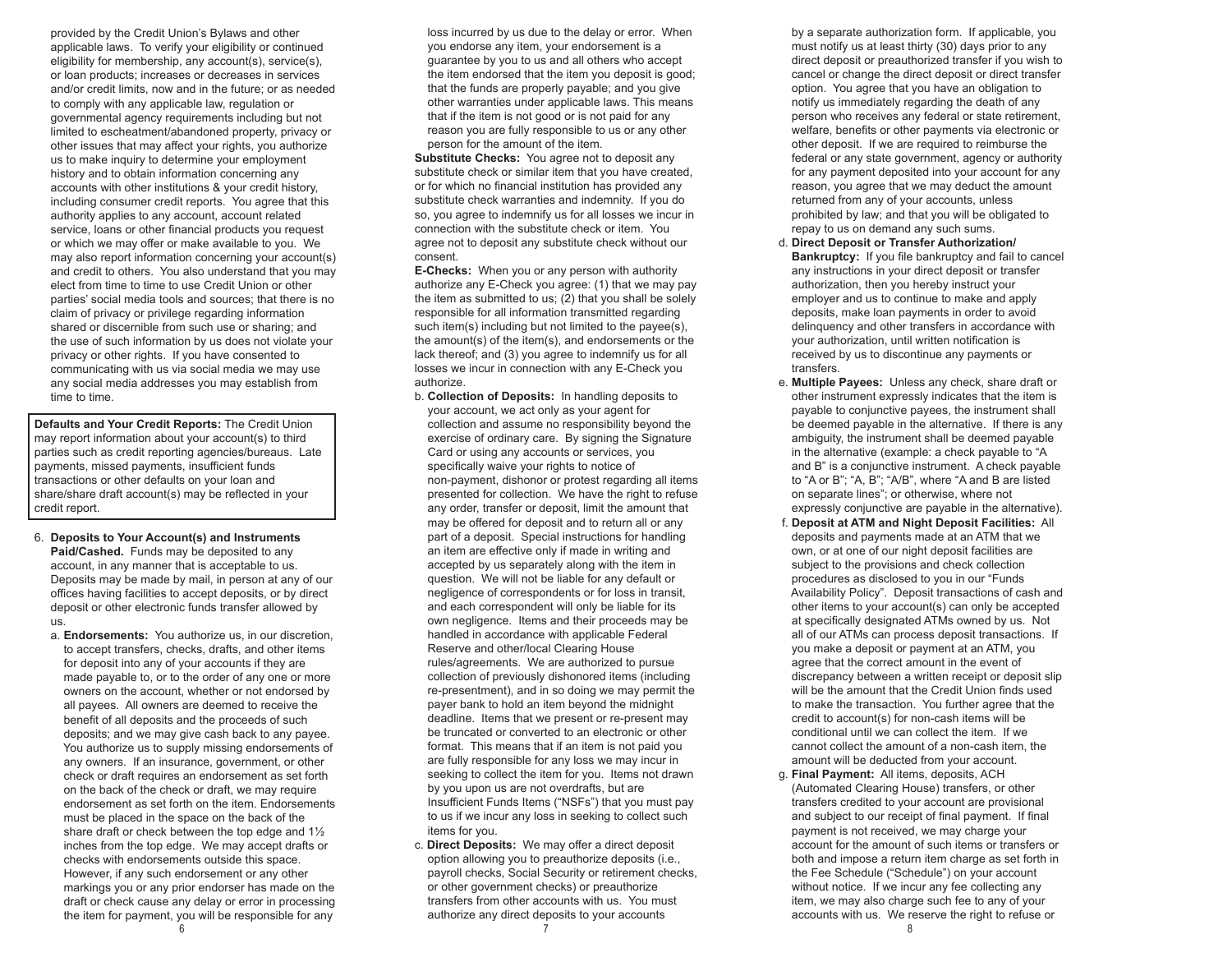to return all or any item or funds transfer. We also have the right to charge back against any of your accounts with us all deposits, transfers, or collection items, including checks presented for payment of cash, that are returned to us due to non-payment, as a reclamation by the United States Treasury, or if we are required to repay any amounts previously collected for any reason whatsoever. These rights apply regardless of whether the amount of the item has been available for your use, or the amount of time that has passed since the date of the deposit. If for any reason you do not have sufficient funds in your accounts to satisfy our charge back, then all joint owners agree to pay us the amount charged back on demand, together with all fees and costs as set forth herein. We have no obligation to provide any separate notice under this provision; and you agree that our indication of any credits or debits hereunder reflected on your periodic statements shall be deemed sufficient notice.

- 7. **Transactions From Your Account(s).** Generally, you may withdrawal and/or transfer funds from your account(s) at any time subject to the limitations set forth in this section and the Funds Availability Disclosure in effect at the time of the deposit. Except as otherwise specifically provided in this Booklet or other written agreement(s) with us, all withdrawals shall be made in person or by written order, duly executed or by power of attorney upon a form acceptable to us and duly authenticated. Payments upon your order may be made in coin, bills, or checks at our option. You also agree that your account(s) are not assignable or transferable except to us, unless specifically authorized by the Credit Union in writing. a. **Payment Order of Your Transactions:** To assist
	- you in handling your account(s) with us, we are providing you with the following information regarding how we process the items that you authorize. When processing items drawn on your account, our policy is to pay them as we receive them. We commonly receive items to be processed against your account(s) multiple times per day in what is referred to as presentment files. Each presentment file received commonly contains a large amount of a specific type of item (Check, ACH, or ATM/POS). It is common for each of these presentment files to contain multiple items to be processed against your particular account. In this case, when multiple items are received at once, the items will be paid as follows: checks are paid in order of check number, lowest to highest; ACH items in each presentment file post credits first, then debits paid by dollar amount, lowest to highest, and generally we will receive up to four ACH presentment files per day; ATM/POS items are paid in the order they are presented. Items performed in person such as withdrawals or checks cashed at one of our locations or a shared branch, are generally paid at the time they are performed. **Why this is Important to You:** The order in which items are paid is important if there is not enough money in your account to pay all of the items that are presented. Our payment policy may cause your larger, and perhaps more important, items to not

 be paid first (such as your rent or mortgage payment), but may reduce the amount of overdraft or NSF fees you have to pay if funds are not available to pay all of the items. If an item is presented without sufficient funds in your account to pay it, we may, at our discretion, pay the item (creating an overdraft) or return the item (NSF). The amounts of the overdraft and NSF fees are disclosed in the Fee Schedule ("Schedule"). We encourage you to make careful records and practice good account management. This will help you to avoid writing checks or drafts without sufficient funds and incurring the resulting fees.

- b. **Transaction Limitations for All Share Savings and Money Market/Money Management Accounts:** Pursuant to Federal Regulation D, during any calendar month, you may not make more than six withdrawals or transfers to another Credit Union account of yours or to a third party by means of a preauthorized, automatic, telephonic, home banking, or audio response transfer or instruction. A preauthorized transfer includes any arrangement with us to pay a third party from your account upon oral or written orders, including orders received through ACH. Any minimum withdrawal requirements are set forth in the Schedule. If payment is made directly to the depositor, you may make an unlimited number of withdrawals from these accounts in person, by mail, at an ATM, or by telephone if the withdrawal is mailed to you in a check. There is also no limit on the number of transfers you may make to any loan account(s) with us. Transfers/withdrawals in excess of the transfer/withdrawal limitations described above may be subject to a fee as set forth in the Schedule. For accounts in which activity continues to violate these limits after we notify you of activity exceeding the limits, Regulation D requires that either the account be closed or that the funds be transferred to a transaction account that the depositor is eligible to maintain.
- c. **Term Share Certificates:** Any term share certificate, certificate or share certificate accounts offered by the Credit Union are subject to the terms of this Agreement, the Schedule, and any account receipt or certificate, which are incorporated herein by reference. IRA certificate accounts are also subject to the limitations imposed by federal law and regulations and to any limitations set forth in your Credit Union IRA Agreement, the terms of which are also incorporated herein by reference.
- d. **Checking Accounts:** The Credit Union may refuse any check or other item drawn against your account or used to withdraw funds from your account if it is not on a form approved by us. We also reserve the right to refuse any check or other item drawn against your account or used to withdraw funds from your account if made in a manner not specifically authorized for your account, if made more frequently or in a greater number than specifically permitted for your account, or if made in an amount less than the minimum withdrawal or transfer specifically permitted for your account. If we accept a check or other item not on a form approved by us, you will be

 responsible for any loss by us in handling the item. We may pay checks or other items drawn upon your account in any order determined by us, even if paying a particular check or item results in an insufficient balance in your account to pay one or more other items that otherwise could have been paid out of your account. Because of the nature of the Credit Union check program, neither the Credit Union nor any other processing entities shall be responsible for the authenticity of the checks with regard to the signature or alterations; and checks, when presented, shall be paid without verification. We may disregard all information on or any writing or memorandum attached to any check or item except for your signature, the amount and the information that is magnetically encoded. You agree that we do not fail to use ordinary care because our procedures do not provide for sight examination. You agree to take precaution in safeguarding your blank checks. You will notify us immediately if you learn or have reason to know that any of your checks have been lost or stolen. If you are negligent in safeguarding your checks, we will not have any liability or responsibility for any losses you incur as a result of fraud or forgery if we pay any such check in good faith pursuant to standard commercial practices.

 d.1. You agree that we may impose a fee as set forth in the "Schedule" on the payee or other holder of a check or other item drawn against your account(s) that is presented for payment over the counter (in-person or otherwise) at the Credit Union rather than being deposited in an account at another institution and presented for payment through the check collection system.

**CHECKS FROM SOURCE OTHER THAN CREDIT UNION APPROVED VENDOR:** You acknowledge and agree that we have no responsibility or liability to you whatsoever resulting, arising, or relating from/to: non-payment; returns as no account/insufficient funds or otherwise; limitations we do not specifically agree to in writing; or any other processing/payment error with regard to any check that is not printed by our approved vendor.

- e. **Telephone Transfers:** A transfer of funds from one of your accounts to another of your accounts at the Credit Union may be made by telephonic instructions given by the same persons and under the same conditions that a written transfer request could be made. You agree that the Credit Union may rely upon the apparent authority of a person that is able to provide the Credit Union with the information we require to initiate a transaction by telephone.
- f. **Checks you Request from the Credit Union:** If you request any check be issued by the Credit Union pursuant to any means we make available, then all such checks are payable to the first named owner of the account, record owner, trustee, custodian, or as otherwise indicated on your account card with us and will be mailed to your address of record.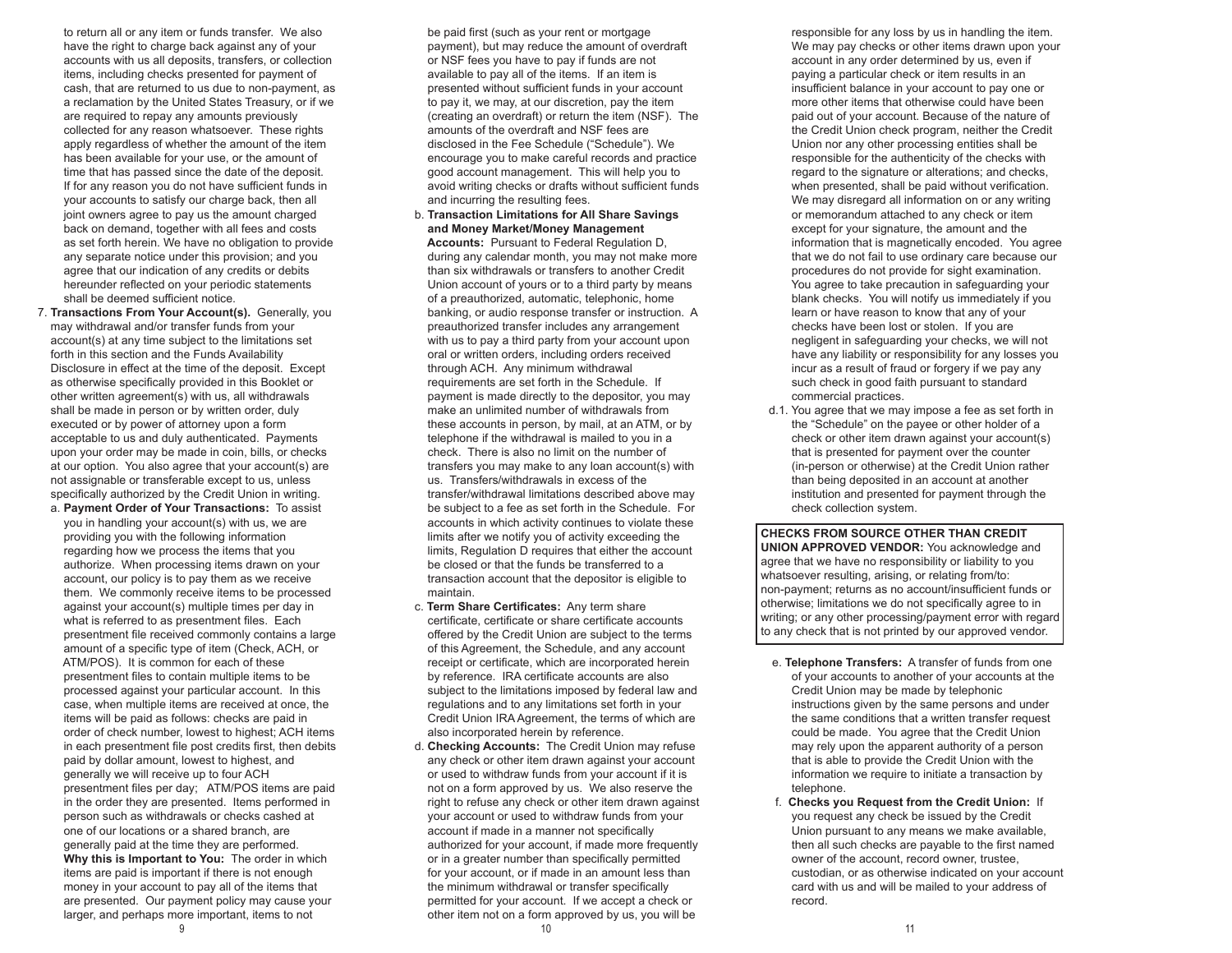g. **Temporary Holds and Authorizations for Amounts in Excess of Transactions:** To facilitate certain electronic transactions you make we may place temporary holds on funds in your accounts. These holds may be for periods of 36-hours or more; and are generally imposed by the transaction networks that process your payment requests. The Credit Union can neither control the parties with whom you do business nor regulate the processing of transactions through the commercial networks used to facilitate your transactions; therefore, it is your obligation to insure that sufficient funds are on deposit at all times to cover the transactions you make – including the amount that may be subject to these holds. Pursuant to the processing networks rules a merchant (hotel, car rental company, retailer, etc.) may obtain authorization for up to 3 times the total estimated amount of your actual hotel stay, car rental or purchase. This is deemed to be an "authorized amount" by you and the authorized amount will not be available via your account for 36 hours or more after your bill is finally settled with such merchant(s), which can cause an insufficient funds situation in your account(s). Even if your bill is satisfied with another form of payment, the merchant/retailer may continue to hold the funds as originally authorized by you for these time periods. In order to avoid problems associated with these holds and authorizations, we recommend you not use your debit/check card when checking in at hotels or renting cars (which are the primary source of such holds/authorizations).

 **Note:** Using your debit card to settle your bill at departure should not subject you to these risks.

- h. **Restrictions Required by Applicable Laws:** We will block, limit or otherwise restrict certain accounts or transactions when we believe in good faith that certain laws including but not limited to the Bank Secrecy Act, USA Patriot Act and Office of Foreign Assets Control Act require us to do so.
- 8. **Collection Items.** We may accept certain items such as certain securities and checks payable in foreign currencies or at foreign locations — on a collection basis only. We route and process collection items separately from your other deposits. We normally credit your account for collection items only after we receive payment for them. But if we do credit your account and then do not receive payment, we may debit your account for the amount of the item. We may also receive items from other financial institutions on a collection only basis. Upon presentment of a collection item we will follow the presenting institution's instructions and pay the item if funds are available in your account or otherwise pursuant to your agreements with us. We charge fees for processing collection items (sending and receiving) as set forth in the "Schedule". The financial institution on which the collection item is drawn may also charge you fees. If the other financial institution requires payment of a fee before that institution will process the collection item, we may pay the fee and charge your account. Otherwise, the other financial institution may subtract its fee from the amount of the payment we receive.

 Any fees may apply even if the collection item is returned unpaid.

- 9. **Account Rates and Fees.** Our payment of dividends on your account(s) is subject to the account rates, fees, compounding and crediting policies and balance requirements set forth in this Agreement. Fees applicable to all accounts and account services are set forth in the "Schedule". We may transfer from any of your account(s) any charges or costs in connection with the operation and maintenance of account(s) as stated in this Agreement or the "Schedule". You agree that we may change the Schedule at any time upon proper notice as required by law.
- 10. **Authorized Signature.** We will not be liable for refusing any order or item if we believe in good faith that the signature on any order or item is not genuine. We are authorized to honor any transactions initiated by a third person if you provide your access device or other information to a third person. Also, you agree that if you authorize the use of stamp/facsimile signature or electronic signature; we shall not be liable for honoring any transaction or instrument that appears to bear your stamp/facsimile or electronic signature, even if made by an unauthorized person. You are solely responsible to ensure that you maintain the security and possession of any stamp or other facsimile signature.
- 11. **Account Access.** You may make deposits, withdrawals, transfers and other authorized transactions from your account(s) in any manner specifically permitted by us, subject to the limitations and restrictions set forth in this Agreement or as otherwise provided for by applicable law.
	- a. **Authorized User(s):** You should exercise caution in providing authority, information, documentation or access devices to others. All withdrawals, transfers and transactions made by any person to whom you have at any time provided authority or the means to access your accounts or other services shall be deemed authorized by you, and the Credit Union will not have any responsibility or liability whatsoever for such withdrawals, transfers or other transactions. You and the person authorized (as defined herein) shall be jointly and severally responsible to the Credit Union for all such access or use of your accounts and services with us.
	- b. **Access to Account Information:** You agree that all owners, borrowers and authorized users, may have access to all of the information you provide to us, or which we gather and maintain regarding our relationships with you. This includes, but is not limited to information regarding transactions, account history, your loan relationships with us, and other information relating to or arising with regard to any of your accounts, loans or other services with us. You acknowledge and agree that any owner of a joint account or service, or any co-borrower may provide authority to others, or may make transactions involving others, who will have access to all such information as to all owners and/or co-borrowers. Further, you understand that we utilize a consolidated statement for your accounts, account services, loans and all other services with us. You understand and agree that we are

 authorized to send jointly and/or provide to any individual owner or borrower a statement that includes all of the information on the consolidated statement even though all parties receiving the statement may not be owners or borrowers as to all of the accounts or services addressed in the statement. If you provide us with an email address(es) you consent that we may send any communications using that email address; and it shall be solely your responsibility to ensure access is limited to those persons you approve of; and your failure to limit access shall be deemed your consent to any such access.

- c. **Sharing Information with Co-Borrowers, Co-Signers/Guarantors, Owners of Collateral Pledged and Other Lien Holders:** You hereby consent and agree that we may share any information regarding your obligations with us or collateral pledged to secure any obligations you owe to the Credit Union with the persons listed in this subsection.
- 12. **Powers of Attorney.** You agree that regardless of any laws, rules or regulations we may in our sole discretion refuse to honor or accept a power of attorney to open, close, deposit, or make Transactions on any account or to supply endorsements on checks or any other items or to take any other action with respect to an account, loan or other service. The Credit Union may allow a third person acting as your attorney-in-fact to make Transactions regarding your account(s) or conduct other business on your behalf without any liability to you, pursuant to a Power of Attorney, but have no obligation to do so. You agree that we have no obligation to verify the scope, authenticity, and validity of any Power of Attorney presented to us. If we accept the Power of Attorney, the Credit Union has no duty to inquire as to the use or purpose of any transaction(s) by your attorney-in-fact, and may restrict or refuse account access, withdrawals and Transactions. You further agree we may require that a Power of Attorney be registered with the appropriate recording authorities. We may restrict the types or amounts of Transactions we permit an attorney-in-fact to conduct. We may require a separate form for each account or service for which you want to grant power of attorney. If your agent or attorney-in-fact does not present the original form, we may either accept or refuse to honor any power of attorney you grant and with no liability to you. If we accept a power, we may continue to recognize the authority of your agent or attorney-in-fact until we receive written notice of revocation from you and have had a reasonable time to act on it. We within our discretion may not recognize a power of attorney given by one owner of a Joint Account without the consent of the other Joint Account holder(s). You agree to indemnify and hold the Credit Union harmless for accepting and/or honoring any power of attorney, or copy thereof, which we accept in good faith and believe to be valid and authorized by you.
- 13. **Overdraft and Overdraft Protection Plan.** An overdraft occurs when you make or authorize any transaction that exceeds the balance in any account with us that you access by check, electronically, or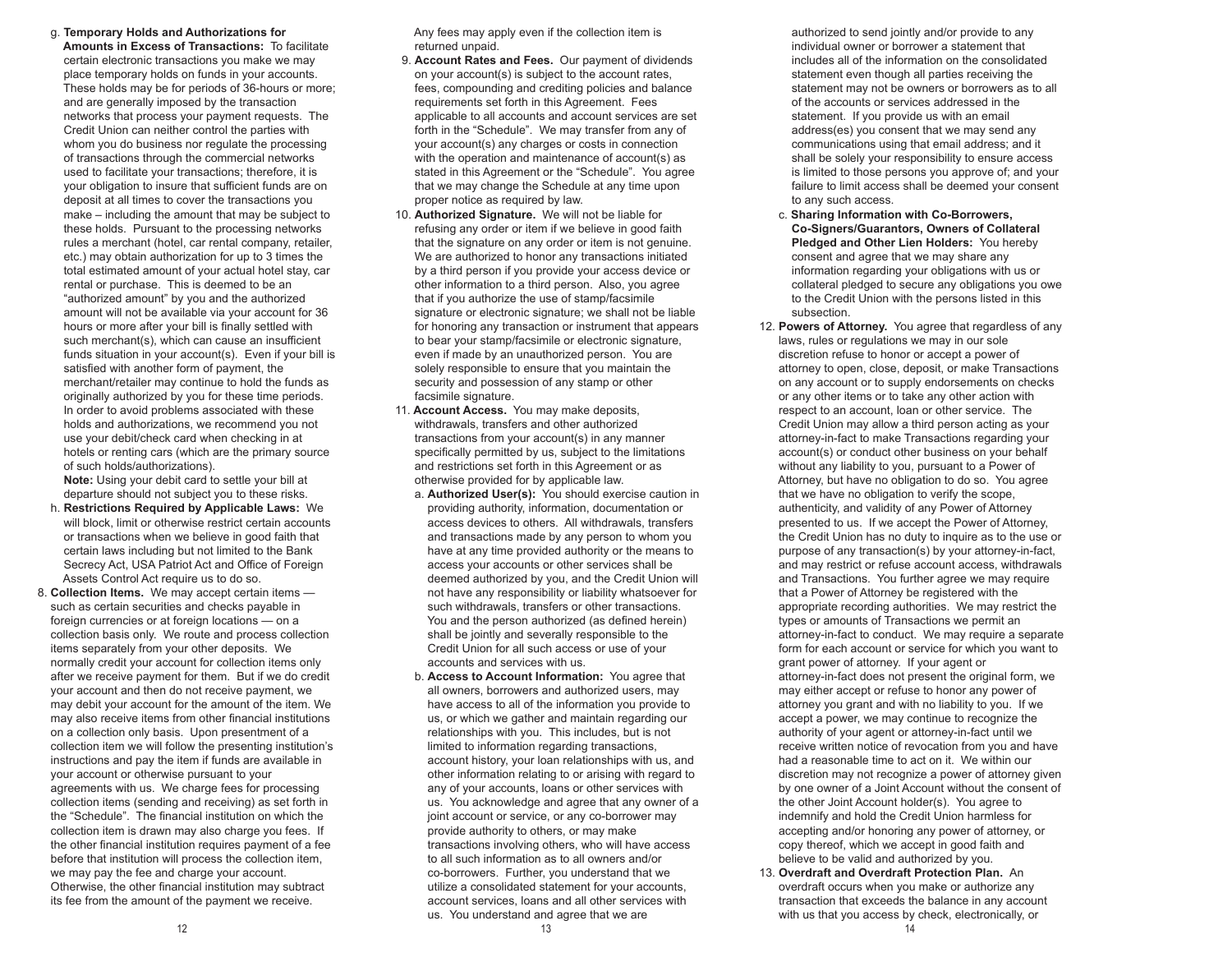otherwise or if we impose a fee that exceeds the balance in your account(s) ("Overdraft"). In the event you write a check which results in your checking account being overdrawn, the Credit Union may transfer funds from your primary savings account in the exact amount needed to permit the Credit Union to honor any such check; or from your approved Line of Credit ("LOC") in increments of \$50.00. To receive overdraft protection from a LOC, you must apply and be approved for a separate Line of Credit loan with the Credit Union. No transfers will be made from another account. The Credit Union, in its sole discretion, may pay any Overdraft via a courtesy overdraft program or otherwise on a case-by-case basis, but has no obligation to do so, or to continue to do so. We may impose a fee as set forth in the "Schedule" for any Overdraft, whether paid or denied. You agree to pay to us promptly the amount of the Overdraft as applicable together with the fee pursuant to the Credit Union's policies. The Credit Union has no obligation to notify you of any Overdraft, any Insufficient Funds Transaction, or charge that creates a negative funds balance in your account(s). You agree that the Credit Union may utilize any funds in any of your accounts to pay any overdrafts as defined herein or to pay any other debts that you owe as a result of any authorized acts. Authorized acts include, but are in no way limited to any transaction on your accounts, payments on your loans and other obligations whether pre-authorized or otherwise, any default or transaction that exceeds your authorized credit limits. Funds may be applied from any account in which you have a beneficial interest; and may include funds regardless of the source including but not limited to deposits of funds representing the payment of Social Security, Veterans benefits, or any other funds that may be subject to limitations under federal or state laws. Any application of funds hereunder shall be deemed a voluntary transfer that you have authorized. Further, you agree that any overdraft protection plans you have now or in the future are intended to cover and be utilized for any such matter addressed herein caused by or arising from the actions of any owner or authorized users. **ATM and one-time debit card transactions require member opt-in using the methods we require in order for the Credit Union to exercise its discretion under this provision to pay these particular transaction types.** 

 14. **Postdated and Stale Dated Drafts.** We may pay any draft without regard to its date unless you notify us in writing of a postdating. The notice must be given to us in time so that we can notify our employees and reasonably act upon the notice and must accurately describe the draft, including the exact number, date and amount. You understand that the exact information is necessary for the Credit Union's computer to identify the draft. We are not responsible if you give us an incorrect or incomplete description, or untimely notice. You may make an oral notice which lapses in fourteen (14) calendar days unless confirmed in writing. You agree not to deposit checks, drafts or other items before they are properly payable. **We are not obligated to pay any check or draft drawn on your account, which is presented more than six (6)** 

 **months past its date; however, we have no obligation or liability to you or any other party to the instrument or in the chain of the collection process if we do so.** 

 15. **Stop Payment Orders.** If you don't want us to pay a specific written instrument such as a personal check, you can ask us to place a "Stop Payment Order" ("SPO") on the instrument. You can notify us by mail, telephone, electronically, or in person. Any such instruction must be given to a teller, member service representative or branch manager of the Credit Union. Your SPO will take effect when we record it on your account. A SPO will not be valid and binding on us unless your SPO includes your account number, the number and date of the written instrument, the name(s) of the payee(s), and the exact amount of the instrument. If this is a multiple party account, we will accept a SPO from any owner regardless of who signed the instrument or otherwise authorized the Transaction. Only the person placing the SPO may release the SPO. We will charge you a service charge for any SPO as set forth in the "Schedule", which sum may be transferred by us from any owner's account(s) or paid directly to the Credit Union. If you give an oral SPO that is not confirmed in writing by you or us within fourteen (14) days, your SPO will expire and the instrument may thereafter be paid by us. If you provide written confirmation, your SPO will be effective for a period of six (6) months. Further, you agree that the Credit Union, in its sole discretion, may confirm any SPO in writing by sending a notice to the address shown in our records, but has no obligation to do so. Such written confirmation by us will also be effective for a period of six (6) months. To extend the SPO for an additional six (6) months, you must deliver to us an additional written request that provides all of the information required for an initial SPO as described above in this paragraph. The Credit Union will not be responsible for any loss as a result of honoring a check: (1) more than fourteen (14) days after receipt of your oral order to stop payment; (2) more than six (6) months after your written order to stop payment, our written confirmation, or more than six (6) months after a written extension as provided herein; (3) through inadvertence, oversight or accident, we honor any postdated check; or (4) if you fail to provide us with complete or accurate information; or fail to meet your obligations as noted in this section or otherwise in this Agreement. We have no obligation to accept any order to stop payment on any certified check, cashier's check, teller's check or other instrument guaranteed by us. You will be responsible to the Credit Union if any claim or demand is made against us as a result of our acting in accordance with your stop payment order. This means that you are required to reimburse us for any loss or damages and reasonable costs, expenses or attorneys' fees that we incur in defending the Credit Union against any claims or demands made against us as a result of following your stop payment order. You agree that any stop payment order received when you do not have sufficient funds on deposit in your account to cover the item on which you are requesting us to stop payment shall be subject to a service charge for return of an insufficient funds item rather than the

service charge for a stop payment order. If available, any stop payment order we receive by electronic mail or by similar means shall be treated as an oral/written order.

- 16. **Legal Process and Other Adverse Claims.** Should we receive any legal process, including any summons, order, injunction, execution, distraint, levy, or lien, (here after called "Process"), or other adverse claim which in the Credit Union's opinion affects your account(s), we may, at our option and without liability, refuse to honor orders to pay or withdraw sums from the account(s) and either hold the balance in the subject account(s) until the Process or adverse claim is disposed of to the Credit Union's satisfaction, or pay the balance over to the source of the Process. We may also refuse to allow a withdrawal if there is a dispute between owners about the account or if the account secures any obligations owed to the Credit Union. Any Process or adverse claim is subordinate to our lien and security interest in all funds in your account(s).
- 17. **Statements.** If the Credit Union provides a periodic statement for your account(s), you will receive a periodic statement from us, or notice of the availability of your statement describing all activity on your account(s) during the statement period as required by law. The periodic statement will list all account and/or loan information as described in this Agreement. If you have a multiple party account we are only required to provide one periodic statement to any of the account owners identified on the Account Card. If provided electronically, you will be sent a notice via email that will direct you to a site we maintain or cause to be maintained where you may access, review, print and otherwise copy/download your periodic statements using procedures that we authorize. Emails from us will be sent to the email address provided by any owner. For checking accounts, you understand that when paid, your original check (or any substitute check) becomes property of the Credit Union and may not be returned to you. We have no obligation to retain the originals of any checks or other documentation. You agree to keep a copy of your original check in order to verify its validity. If you request us to provide you with an original check or sufficient copy, you agree that we may provide a copy or an electronic image of the original check. The Credit Union may charge you a fee as set forth in the "Schedule" for each requested item and/or for research as applicable.
	- a. **Your Duty of Examination:** You understand and agree that periodic statements are made available to you on the date mailed by us or our agent; or are otherwise made available to you. You acknowledge and agree that checks and other instruments are also made available to you for review on the date the periodic statement is mailed or made available, even though they do not accompany the statement. You further agree that it is your duty and obligation to carefully and promptly review each periodic statement to verify that each transaction is authorized and accurate. You agree that we will have no responsibility or liability whatsoever for any forged, altered, unauthorized, unsigned, improperly endorsed, improperly encoded or inaccurate transaction or item if: (1) you do not review and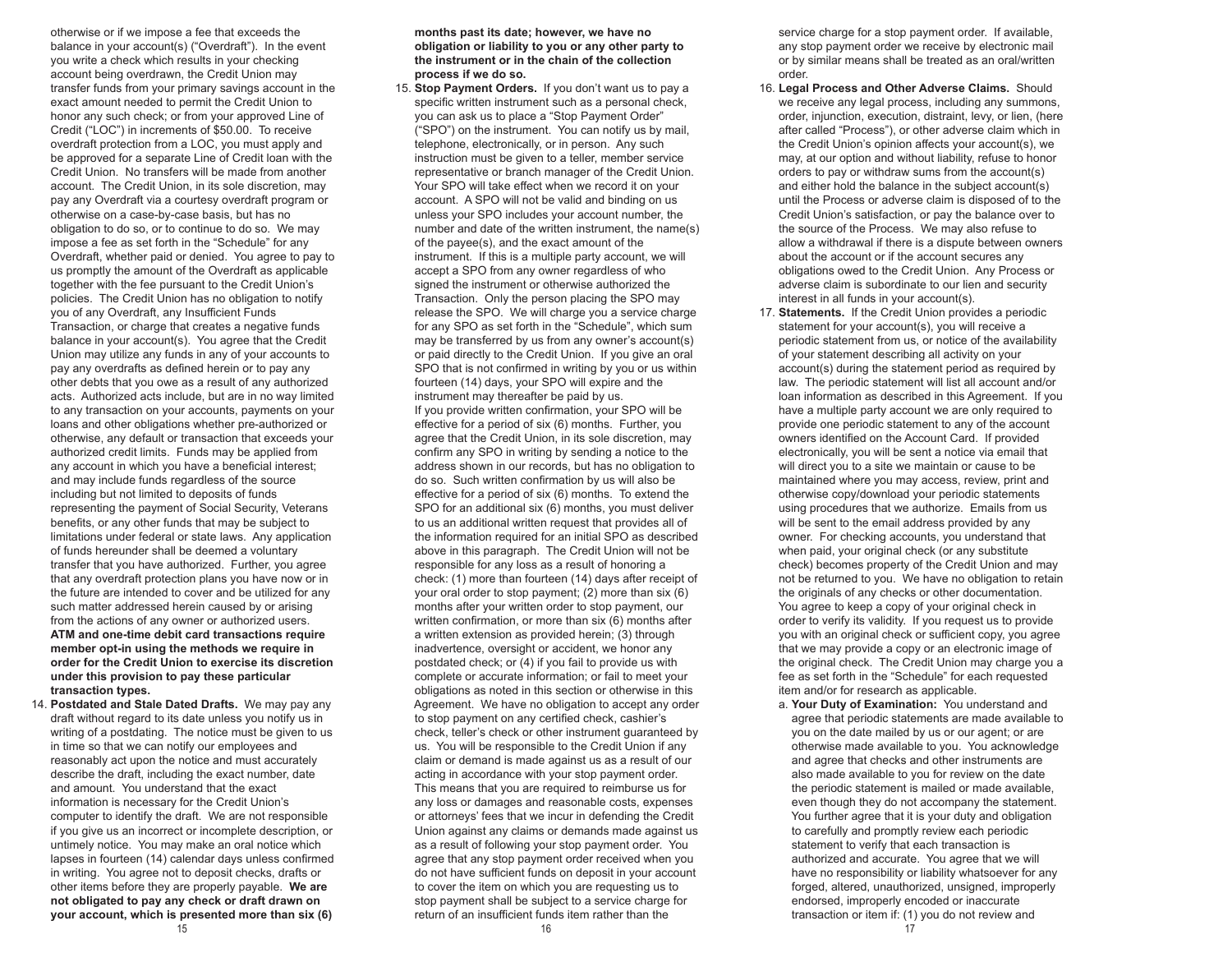notify us in writing within thirty (30) days of the mailing date of the earliest periodic statement containing information about or indicating any forgery, alteration, unauthorized signature or transaction, missing signature, improper or missing endorsement, encoding error or other inaccuracy; or (2) any checks or instruments are forged or altered in a manner not detectable by a reasonable person, including the unauthorized use of a facsimile signature. Notwithstanding the foregoing, the time period for notifying us or making a claim under the Check 21 Act, with respect to a substitute check or an image of a substitute check that is sent with a statement or that appears on a statement, will be as set forth in the Check 21 Act.

- b. **Your Duty to Notify Us:** You agree that the information in each statement will be considered correct for all purposes and we will have no liability whatsoever unless you notify us in writing within the time described in this section. If you do not receive or have any problem accessing a periodic statement, you agree to notify us in writing within fourteen (14) days of the date that the statement is usually sent or made available by us. If you do not so notify us, you will be deemed to have received the statement for all purposes.
- c. **Fiduciary Accounts:** Statements will be provided to the fiduciary upon any trust, custodial or other fiduciary or representative account; and the requirements of this paragraph will be binding on all parties in interest with regard to such accounts pursuant to such delivery.
- 18. **Change of Name or Address.** You will promptly notify us of any change of address or your name, including your email or other electronic address. In the absence of such notice, any mail, disclosure or notice to you at any: address, forwarding address provided to us by the U.S. Postal Office, or email address shown by our records or any communication received from you will be deemed properly addressed; and unless otherwise provided by applicable law, constitute effective delivery of any item we may be required to provide, regardless of actual receipt by you. If we receive notice that the address you provide to us is not or is no longer correct, or has changed without notice to us, and we attempt to determine your new name or address; then the Credit Union may, in its discretion: (1) charge a substantial fee as set forth in the "Schedule" to determine your current address; and/or (2) discontinue sending any statements, notices or other items to you until verifiable information is provided to correct any deficiency under this provision.
- 19. **Inactive/Dormant Accounts.** If your account falls below any applicable minimum balance or you have not made any Transactions within the period of time specified in the "Schedule", we may classify your account(s) as inactive. An account is generally only considered dormant when an applicable State law requires such classification (i.e., dormant or abandoned). Although having no obligation to do so, we reserve the right to not classify a particular account as either inactive or dormant if any owner thereof has other active accounts or services with us. You may be charged fees as set forth in the "Schedule" for

 inactivity, which is generally the failure to transact any business on an account for a period 12 months. Unless specifically prohibited by applicable law, we may also charge a service fee set forth on the "Schedule" for processing your dormant account. You authorize us to transfer funds from another account of yours to cover any such fees. Unless prohibited by applicable law, we further reserve the right to transfer your dormant account funds to a general Credit Union account and to suspend any further account statements. If a deposit or withdrawal has not been made on the account and we have had no other sufficient contact with you within the period specified by state law, the account will be presumed to be abandoned. Funds in abandoned accounts will be reported and remitted in accordance with applicable state law. Once funds have been turned over to the state, we have no further liability to you for such funds and if you choose to reclaim such funds, you must apply to the appropriate state agency.

 20. **Termination or Restriction of Account(s) and Service(s) and Standards of Conduct and Behavior.** The Credit Union is committed to delivering exceptional products and services to members. To that end, our employees are trained to handle interpersonal interactions effectively and to address any service issues with Credit Union members. The Credit Union's policies define the circumstances under which services may be limited for members who engage in "abusive conduct;" and also address other circumstances where services may be terminated or limited. The policy is not intended to restrict the rights and freedoms of any particular group or individual, but to protect Credit Union employees and members by addressing unacceptable conduct. You also understand and expressly agree that the Credit Union is a non-profit organization and that the rights addressed in this section are necessary to protect the Credit Union for the benefit of all members.

 You may terminate your membership by giving us notice and complying with the policies and procedures of the Credit Union. Termination will not release you from any fees or obligations you owe us, those incurred in the process of closing your accounts or services or your liability on outstanding items or Transactions. You may terminate a single party account at any time by notifying us in writing. We have the right to require the written consent of all parties to a multiple party account for termination. You further agree that we can terminate your membership, any account or service for cause based on any of the circumstances defined in this Agreement; without notice or further action. We, in our sole discretion, may terminate, limit or restrict, or change the terms, as we in our sole discretion deem appropriate, any of your account(s) or service(s), including but not limited to loan services, or place a freeze on any sums on deposit with us at any time without notice or require you to close your account(s)/service(s) and apply for a new account(s)/service(s) if: (1) there is a request to change the owners or authorized users; (2) there is a fraud/forgery or unauthorized use committed or reported; (3) there is a dispute as to ownership of any

 account or sum on deposit; (4) there are any share drafts that are lost or stolen; (5) there are returned unpaid items-Transactions not covered by an overdraft plan agreement with us or any abuse of any such plan per our assessment thereof; (6) there is any misrepresentation regarding any account(s) or service(s); (7) the Credit Union incurs any loss or believes it may incur any loss relating to any loan(s), account(s) or service(s) you have with us; (8) if we believe you have been negligent in protecting any access devices or codes; (9) we deem it necessary to protect the Credit Union from any risks or losses, or otherwise deem it to be in the best interests of the Credit Union, our members or our employees; (10) you breach any promise under this Agreement or any other agreements with us including but not limited to any default or other delinquency with regard to any loan or other agreements; (11) if bankruptcy or any other insolvency proceeding is filed by or against you, or if we otherwise deem you to be insolvent or incapable of meeting your obligations to us; (12) you refuse or fail to cooperate as provided in this Agreement; (13) you have an account that does not maintain a required par value for a membership account or any balance as to all other accounts; (14) you violate any Credit Union policy, procedure or standard or any law, regulation or rule; (15) if you participate or facilitate any transactions for another person who is prohibited from making transactions with us pursuant to applicable laws or Credit Union policy/procedure; (16) making unauthorized posting(s), defacing or removing notices or signs on Credit Union premises and/or social media sites without management authorization; (17) misappropriating Credit Union funds, property, or other material proprietary to the Credit Union; (18) deliberately or repeatedly violating security procedures or safety rules; (19) possessing, using, or being under the influence of illicit drugs on Credit Union premises; or (20) engaging in use or possession of weapons of any kind on Credit Union premises except for on-duty law enforcement officers or security officers. (21) any new US or other Country's laws, rules, regulations or other requirements make it impractical or impossible for the Credit Union to meet the requirements of such laws, rules, regulations or other requirements or (22) using one or more credit or debit cards to obtain cash and purchasing power we do not believe appropriate, using such devices to pay credit card balances with the proceeds of other cards, or using such devices in a manner we determine is primarily intended to abuse a rewards program.

 We, on our own accord, may place a stop payment on any share draft, item or Transaction if we are notified or otherwise reasonably believe that any of the foregoing circumstances have occurred. If you do not accept any deposit or part of a deposit that we attempt to return after termination, then such deposit will no longer earn dividends. You may terminate a single party account at any time by notifying us in writing. We have the right to require the written consent of all parties to a multiple party account for termination. Club accounts may be terminated if deposits are not made within certain time periods in successive periods.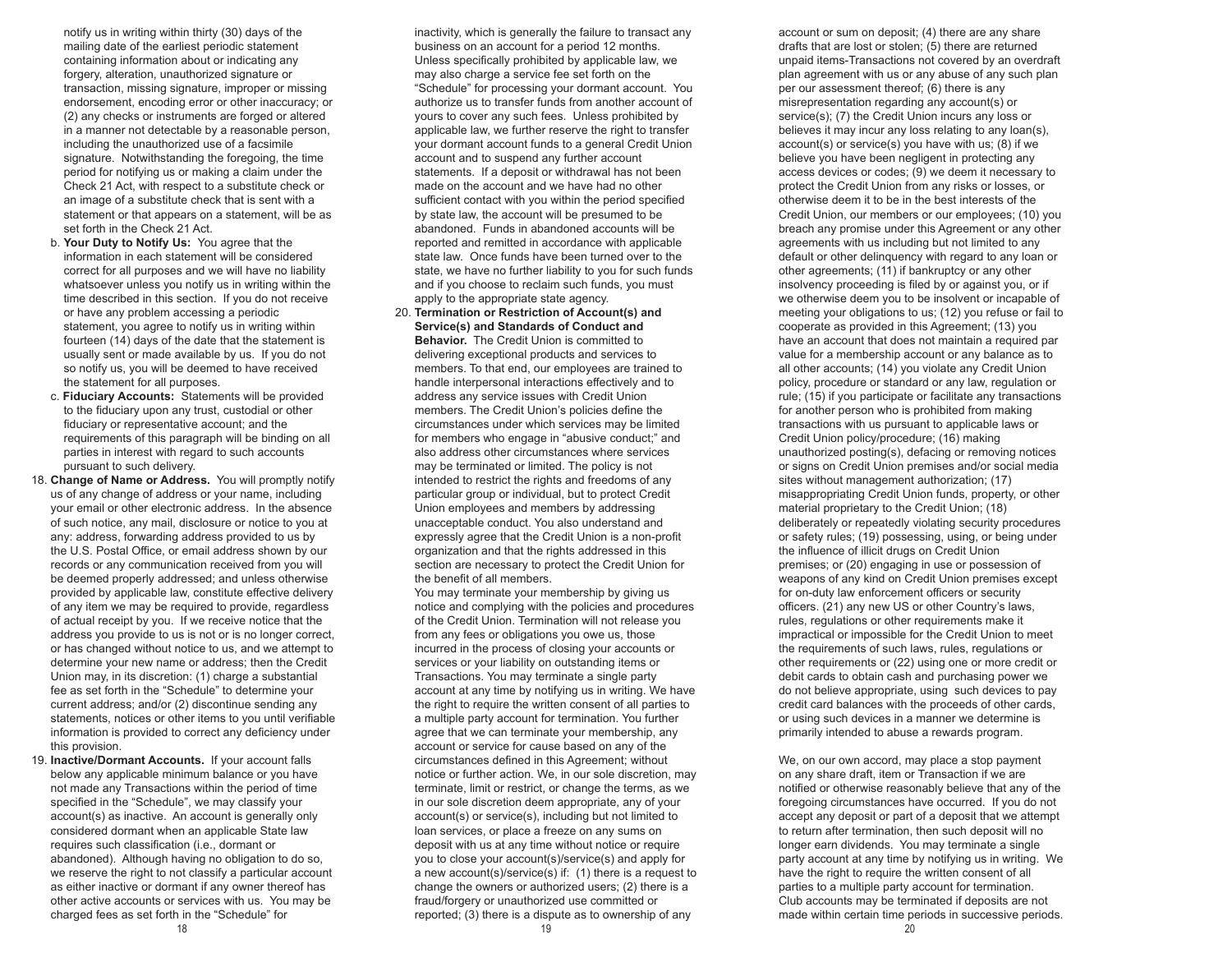We are not responsible for any draft, withdrawal, item or Transaction after your account is terminated. However, if we pay any item after termination, you agree to reimburse us upon demand. **Duty to Cooperate:** You have a duty to cooperate

 with us, and any law enforcement or government agent or agency with regard to any claim of fraud, forgery, unauthorized access or any other adverse claim(s). Par Value Requirement: If your membership account balance falls below the required par value for membership, then your membership may be terminated by us pursuant to the Credit Union's Bylaws. Upon termination, the Credit Union may charge a fee as set forth in the "Schedule".

- 21. **Membership Termination.** You may terminate your membership by giving us notice and complying with the policies and procedures of the Credit Union. Termination will not release you from any fees or obligations you owe us, those incurred in the process of closing your accounts or services or your liability on outstanding items or Transactions. You further agree that we can terminate your membership for cause based on any of the circumstances defined in this Agreement; without notice or further action. Upon termination, no Transaction(s) will be allowed.
- 22. **Death of Account Owner.** We may continue to honor all Transactions on your account(s) until we receive actual notice of your death. After receiving actual notice, we may honor all Transactions you authorized for a period of ten (10) days, unless we are ordered not to do so by a person claiming an interest in your account(s). We can require any person claiming the funds in your account(s) to indemnify us for any losses we may incur as a result of honoring their order. Upon the death of an individual account holder, all funds on deposit shall be paid according to the express instructions in the Account Card (i.e., Payable on Death Beneficiary). If no express beneficiary(ies) is provided, survives the death of the last owner, or can be located via the information provided to the Credit Union by the owners, then all funds on deposit will be paid to the estate of the account holder. If there is no estate, then the Credit Union may, but has no obligation to do so, pay the funds to any heir, who will be solely responsible for any further distribution of said funds. The Credit Union may require documentation satisfactory to it be provided regarding any right, claim or fact regarding any matter related or arising from the payment of funds hereunder. The Credit Union will have no further obligation or responsibility and you agree that we shall have no liability to you, your estate or any heir, successor or assign relating to the distribution of such funds pursuant to this Agreement. The payment of any funds is subject to our lien or other security interest; and all debts you owe to the Credit Union will be paid from the funds in your accounts before any payment is made. In case of the death of a joint account owner, the deposits will be subject to additional provisions of this Agreement.
- 23. **Statutory and Consensual Liens on Shares.** By signing an Account Card or other agreement conveying a pledge or security interest in shares, or your use of any accounts or services, you grant us and we impress a lien on any and all funds ("shares") in all joint and

individual share accounts, together with all dividends. regardless of the source of the shares or any individual owner's contributions. This lien secures any account owner's joint and individual obligations to us now or in the future, whether direct, indirect, contingent, or secondary. Payment of any sums to a joint owner. beneficiary, or other party will be subject to payment of all outstanding obligations owed to us. You agree that this lien is created and/or impressed, as applicable, as of the first date that any applicable account is opened with us. This lien secures all debts you owe us, including but not limited to those arising pursuant to any loan agreements, or under this Agreement, or arising from any insufficient funds item; or fees; or costs; or expenses; or any combination or all of the above. You authorize us to apply shares to any obligations owed to us if you default or fail to pay or satisfy any obligation to us, without any notice to any account owner or other party. This right is immediate and applies to all accounts which means there will be no limitation or delay with regard to any stated maturity date as to any certificate or other applicable shares.

- 24. **Right of Set Off.** You agree that the Credit Union at all times retains the common law equitable right of set off against shares with regard to any debt or obligation owed to us individually or otherwise, which right may be exercised by us without legal process or notice to any account owner.
- 25. **Status Quo Collateral Preservation.** You specifically agree that all shares on deposit constitute collateral for all obligations owed to the Credit Union. You agree that the Credit Union has the right to preserve this collateral, and may use appropriate administrative procedures (including but not limited to placing a temporary hold or "freeze" on such funds) to safeguard such funds if the Credit Union at any time has reason to believe such collateral may be impaired or at risk due to any default, bankruptcy, breach of any agreement or promise, or as otherwise provided or by an order either providing for adequate protection of the Credit Union's rights in such collateral, or modifying or terminating the automatic stay as to such collateral. You further agree that the Credit Union's exercise of this right to safeguard or "freeze" funds on deposit shall our agreements or applicable law, without notice to any owner. In the case of any bankruptcy proceeding, the Credit Union has a right to preserve such collateral as set forth herein as cash collateral; and is not required to surrender or turnover such collateral absent the owner's filing any appropriate motions and the entry of not constitute a violation of the automatic stay afforded by the Bankruptcy Code.
- 26. **General Limitation on Credit Union Liability.** If we do not properly complete a transaction according to this Agreement, we will be liable for your losses or damages not to exceed the amount of the transaction, except as otherwise provided by law. We will not be liable if: through no fault of ours, your account does not contain enough money to make the transaction; circumstances beyond our control prevent the transaction; your loss is caused by your negligence or by another financial institution; or the money in your account is subject to legal process or other claim. We will not be liable for consequential damages, except

 liability for wrongful dishonor. Our actions will constitute the exercise of ordinary care if such actions or non-actions are consistent with applicable state law, Federal Reserve regulations and operating letters, clearinghouse rules, and general banking practices followed in the area served by us. You grant us the right, in making payments of your funds, to rely exclusively on the form of the account and the terms of this Account Agreement. Any conflict between oral representations by you or Credit Union employees and any written form will be resolved by reference to this Agreement and applicable written form. You agree that the person(s) establishing any account with us are solely responsible for the structure and information provided for the account (e.g., owner(s) name(s), Social Security or other Tax ID Number, trustee(s), custodian(s), etc...); and we provide no advice and make no representations regarding the structure of any account(s) or other services. The Credit Union will not have any responsibility or liability to you or others relating to the dishonor or other return of any check, draft, ACH transaction or other order occurring as a result of our exercising our lien rights or freezing any accounts in order to protect or preserve such rights; insufficiency of funds; or otherwise.

- 27. **Telephone Requests.** You agree that funds in any account(s) with us can be transferred, upon the telephone request of any signer on the account, to another account with us or to any other financial institution. We shall not be responsible for any loss incurred as a result of our acting upon or executing any request, order or instruction we believe to be genuine. Furthermore, we reserve the right to refuse to execute any telephone request or order.
- 28. **Information About Your Accounts and About You.**  Generally, we will not disclose information to third parties about your account(s) or about you without your permission. However, we may disclose information; (1) when it is necessary to complete transfers or Transactions; or to send notice of dishonor or nonpayment; (2) to our accountants; (3) to state or federal government regulators; (4) to exchange, in the regular course of business, credit information with other banks, financial institutions, or commercial enterprises, directly or through credit reporting agencies; (5) to advise third parties of accounts closed for misuse; (6) to furnish information to appropriate law enforcement authorities when we reasonably believe we have been the victim of a crime; (7) to comply with government agency or court orders, subpoenas or other legal process or to furnish any information required by statute; (8) to furnish information about the existence of an account to any judgment creditor of yours who has made a written request for such information; or (9) when we are attempting to collect an obligation owed to us. In addition, you understand and agree that we may, from time to time, request and review consumer credit reports and other information about you prepared by credit reporting agencies or others. You will be responsible to pay all legal, copying and other expenses incurred by us or payable pursuant to the "Schedule" regarding any subpoena or other legal process.

You may apply for additional financial services, or seek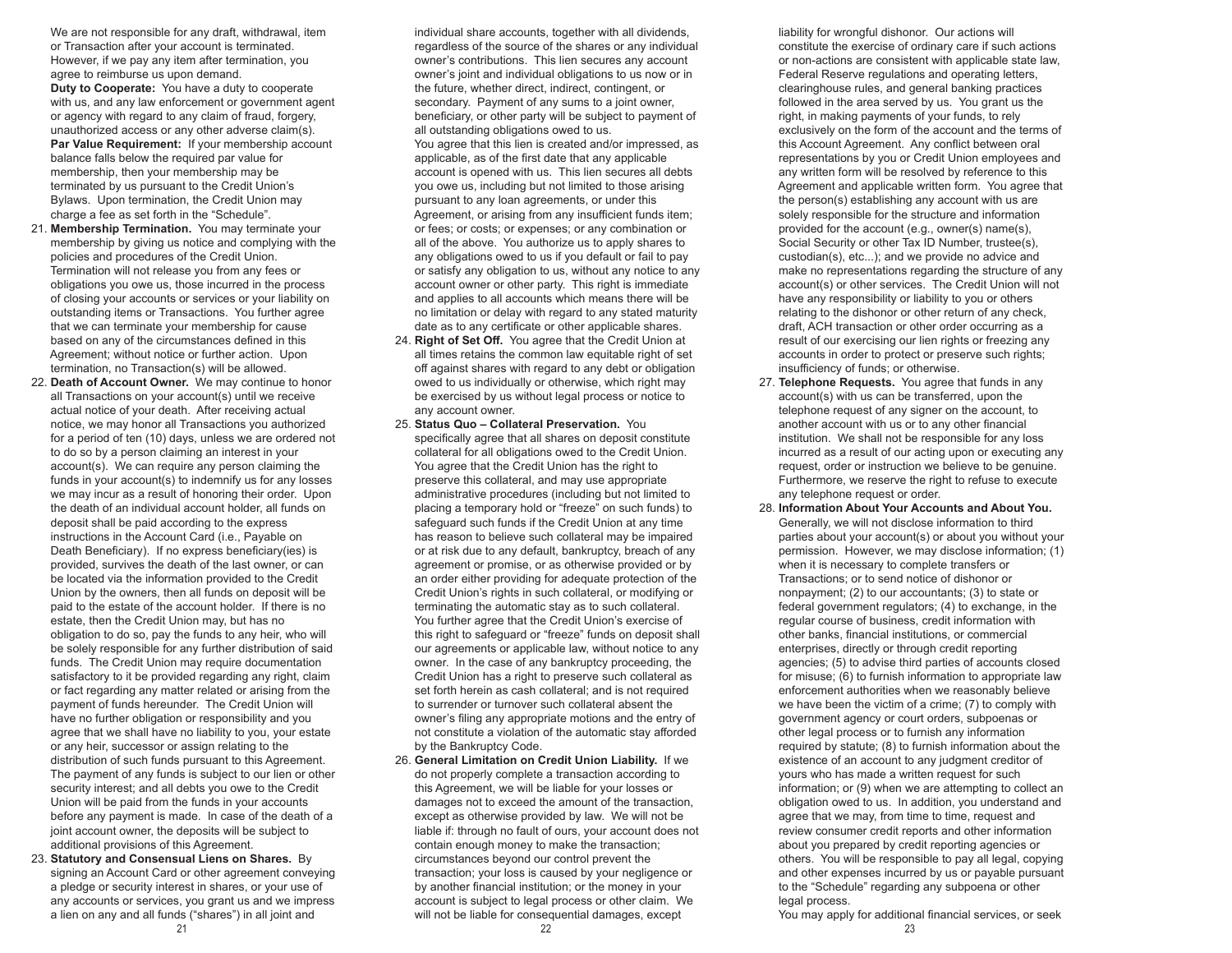to refinance your loan and other obligations from time to time with other lenders or financial service providers. You may also seek to sell, trade, transfer or exchange collateral pledged to secure your obligations to us. You authorize and specifically grant us permission to provide orally, electronically or in writing "payoff" and other information including the amounts you owe on all obligations to us, if we receive a request which we in good faith believe to be related to any such application, refinancing, sale, trade, transfer or exchange. To expedite such transactions for your benefit, you agree that we can rely on the representations made to us by a third party, and our duties to you hereunder do not require us to investigate or document a request for such information.

- 29. **Costs, Expenses and Attorneys' Fees.** All owners of account(s) or service(s) with us agree, jointly and severally, to pay us for all costs and expenses, including attorneys' fees we may incur: (1) If it is necessary for us to bring any legal or other action to collect any sum you owe the Credit Union; (2) If we incur any costs or expense as a result of any order or instruction received from any owner or any owner's agent under this Agreement, any adverse claim, legal process; your failure to comply with any obligation in this Membership Agreement or otherwise; (3) If we incur any expense as a result of any dispute, adverse or inconsistent claims; (4) If we bring any action contemplated in this Agreement; (5) If we successfully defend any claim against the Credit Union brought by any owner, agent, personal representative, executor, heir or other party in interest brought via any formal or informal process (including but not limited to arbitration or mediation) involving your accounts or services with us; or (6) If we deem it necessary to seek the advice or opinion of legal counsel or other professionals regarding the bona fides or legality of any transaction(s) to/from your accounts or involving any services with us, or any request for information or documentation regarding any of your accounts and/or services with us. If you are responsible to pay us any costs of collection or legal expenses incurred in collecting any amount you owe; in enforcing or protecting our rights under this Agreement or otherwise; or as provided in this subsection, including but not limited to costs of repossession, repair, appraisal, and all other costs or expenses, you agree to pay us the actual amount of such costs and expenses together with reasonable attorneys' fees. In the case of any collection action you agree that 20% of the unpaid balance or such greater sum as may be appropriate based on the circumstances shall be a reasonable amount, unless applicable law specifically provides otherwise. Further, you agree to pay the Credit Union an additional sum for any costs, legal expenses or attorneys' fees incurred in any appellate, bankruptcy or post-judgment proceedings, except as limited or prohibited by applicable law. Any costs, expenses or fees hereunder will be paid from any of your account(s) with the Credit Union before payment to any owner or other party. If the amounts in your account(s) are not sufficient, then the owner(s) of the affected account(s) or parties to any applicable services will immediately pay any difference.
- 30. **General Limitations on Credit Union Liability.** We are not liable to you for any Loss caused by an event that is beyond our reasonable control, including if circumstances beyond our reasonable control prevent or delay us in performing our obligations with regard to any transaction. This includes acting on a payment order, crediting funds transferred to your Account(s), processing an Item, or crediting your Account(s). Circumstances beyond our reasonable control include, but are not limited to: a natural disaster; adverse weather conditions; acts of God; acts of terrorism; emergency conditions including any risk of loss to the Credit Union; a legal constraint or governmental action or inaction; strike or stoppage of labor; power failure; the breakdown or failure of our equipment for any reason; the breakdown of any communication or transmission facilities or any mail/courier service; suspension of payments by another party; or any matter resulting in whole or part from your act, omission, negligence or fault. If your account is subject to any legal or governmental action ("action") we may pay out funds from your account according to that action or alternatively place a hold on the funds in the account until the matter is resolved. Unless otherwise prohibited, all such actions are secondary to our security interest and statutory lien rights as set forth herein. You understand and agree that you will be charged a research fee for any time

 spent by our employees (or any affiliated person or organization) addressing: 1) any legal, regulatory or governmental action initiated by any person and/or private or government organization against you or your accounts or for information concerning you or the accounts; or 2) any claim made by you for any transaction that is determined to be authorized. If you or any representative or purported representative submits to us any instructions or requests ("instruction") based on a legal document, including but not limited to, a Power of Attorney, Court Order, Appointment or Trust, then you agree we may not honor such instruction until such time as we are satisfied of the legality and/or authenticity of the instruction.

 If there is a dispute between any person(s) and/or private or government organization over an account(s), or we are uncertain who is entitled to access an account or the funds in an account ("disputes"), you agree that we may hold the funds in the account and may not release account funds until all persons or organizations that may claim an interest in the account/funds agree in writing. This written document must meet our requirements addressing what should be done with the account(s) and/or the funds, or we must receive a court order instructing us what to do. You understand and agree that such a hold is beneficial to both you and us to ensure that only persons or organizations entitled to access the account and/or the funds in the account obtains access thereto. To protect your and our interests with any "claim," "dispute," or "instruction" if we need to seek legal or other professional advice to review or assess any actions or other claims that affect your accounts; or to bring any legal action to protect the rights addressed in

 this Agreement, you agree to pay all costs and expenses, including reasonable attorney fees and court costs incurred by us. You further agree that all such costs and expenses may be deducted from your accounts, and that you will be responsible for any additional amount owed according to the terms of this Agreement. Alternatively, in the event of a dispute or uncertainty over who is entitled to access an account or the funds in an account, at our discretion, we may deposit the funds in an account with a court and ask the court to resolve the dispute or uncertainty over who is entitled to the funds. In such instances, we may deduct our attorney fees and court costs from the funds in the account to be deposited with the court. You will make all third persons aware, including but not limited to, attorneys in fact; representative payees; and trustees that he or she is liable to us for any and all obligations incurred by any actions dealing with the account. You and they agree to indemnify and hold the Credit Union harmless from and against any and all loss, costs, damage, liability, or exposure, including reasonable attorney's fees we may suffer or incur arising out of or related to any action or claim by any party with respect to the authority or actions taken by the third person.

- 31. **Right to Refuse Instructions/Orders.** If you ask us to follow instructions that we believe might expose us to claims, suits, losses, expenses, liabilities, or damages, whether directly or indirectly, we may refuse to follow your instructions or may require a bond or other protections.
- 32. **Miscellaneous.** In this Agreement, except as otherwise indicated, the singular includes the plural and the masculine includes the feminine and the neuter. Further, this Agreement or any claim or dispute arising hereunder shall be construed in accordance with and governed by the Laws of the State of South Carolina which law together with specifically applicable federal laws govern this Agreement unless specifically applicable law expressly requires otherwise. You represent and agree that you shall perform all transactions, undertakings and all of your obligations under this Agreement in accordance with all applicable laws and regulations. This includes, but is not limited to sanctions enforced by the Office of Foreign Assets Control (OFAC). You shall indemnify Credit Union against any loss, liability or expense (including attorneys' fees and expenses) resulting from or arising out of any breach of any of the foregoing representations or agreements.

 Our website and the electronic services that we provide (excluding linked sites) are controlled by the Credit Union from its principal offices within the State of South Carolina. While you may choose to access our web site and electronic services from other locations, we make no representation that any information, materials, or functions included in our web site or via our electronic service are appropriate or authorized for use in other jurisdictions. Your access from other locations is made on your own initiative; and you are solely responsible for compliance with any applicable local laws and regulations. Section headings in this Agreement are for convenience of reference only and shall not govern the interpretation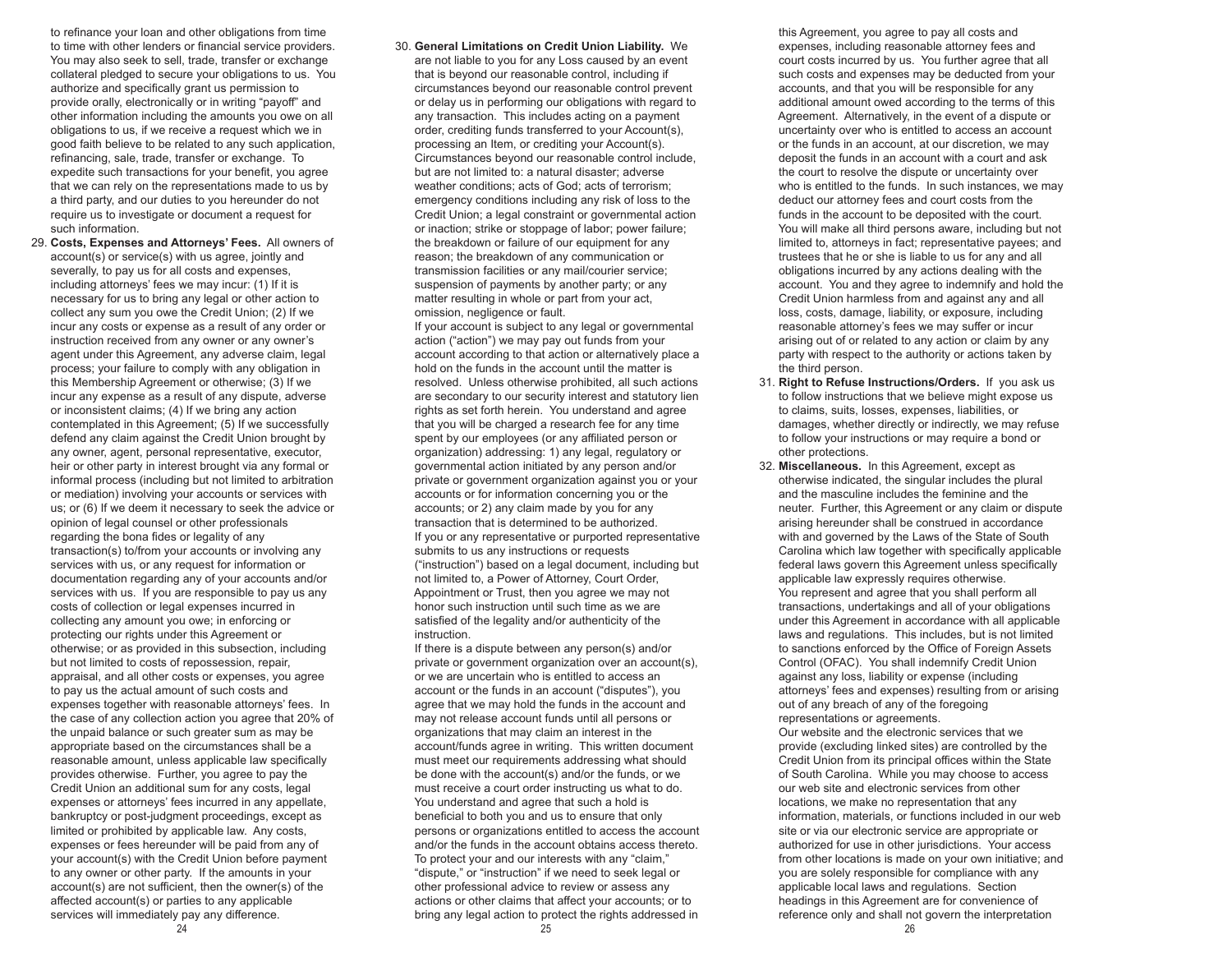of any provision of this Agreement. If any law or judicial ruling renders any term or condition of this Agreement unenforceable, the remaining terms and conditions shall remain in full force and effect. We reserve the right to waive enforcement of any of the terms set forth in this Agreement regarding any Transaction or series of Transactions. Any such waiver will not affect our right to enforce any of our rights with respect to any owner, user or other applicable person/party; or to enforce any of our rights with respect to other Transactions. Any such waiver shall not modify the terms and conditions of this Agreement. Transactions involving a loan will not alter the terms or conditions of the loan agreement(s), but will remain subject to the terms and conditions of this Agreement where not inconsistent with the loan agreement. In the case of any conflict, the loan agreement will govern. If there is a dispute between owners or any other parties claiming an interest in any account(s) or transaction(s); if there is any dispute regarding ownership, entitlement, payment, an owner's intent or instructions, or otherwise with regard to any account or any transaction; or if we receive inconsistent instructions or claims, we can in our sole discretion: (1) suspend or terminate the account(s) and require a court order; (2) require an agreement in writing that we deem sufficient; (3) file an interpleader or similar action and pay any sums in dispute into a court or other appropriate entity; or (4) take such other action as we deem appropriate.

 33. **Amendments and Changes.** Changes to any account or account service requested by any member or account owner can only be made with the express consent of the Credit Union. If a change to a multiple account or service is requested, we may require that all multiple owners indicate their consent by signing our document evidencing the change. The Credit Union, in its sole discretion, may change any term or condition of this Agreement, including the method for determining dividends, at any time without notice except as expressly required by applicable law, and any change in the Agreement shall be effective at the earliest time allowed by applicable law.

 34. **Member Organization or Business Accounts.**  Accounts held in the name of a member, organization, or association for business purposes are subject to the same terms set forth in the Agreement and the following additional rules. The account owners agree to inform us of the persons authorized to transact business on behalf of the business or organization in a resolution acceptable to us. The parties identified in the resolution will be authorized to contract and otherwise act on behalf of the entity identified. We may rely on the resolution, as applicable, and corresponding Account Card until such time as we are informed of changes in a written document signed by any owner, officer or director of the organization that is actually delivered and received by us. We may require that third party checks payable to an organization not be cashed, and be deposited to a business account. Further, if a resolution or Account Card identifies the member/owner as an organization of any type; or if the Credit Union determines that any account is used for any business or organizational purpose, such account

 is deemed to be a "business account" and may be subject to additional fees or other requirements.

 35. **Multiple Party Accounts.** Any or all owners can make deposits or withdrawals regardless of contributions. To make withdrawals, an owner must have his or her signature on file with us. If only one owner has signed a signature card, the account may be treated as an individual account. Each owner guarantees the signature of all other owners. We may accept orders, instructions, and requests for future services from any account owner. Any account owner may withdraw funds, stop payment of items, transfer or pledge to us all or any part of the shares in any account, and block, terminate or discontinue or close any transaction or service without the consent of the other owner(s). We have no obligation to notify the other account owner(s) of any pledge or other actions, orders or instructions by any owner. If there is a dispute between owners, if there is any dispute regarding ownership of an account or any deposit to an account by an owner or a party who we in good faith believe has a right to assert a claim or dispute (such as a personal representative of an owner), or if we receive inconsistent instructions, we can suspend or terminate the account(s) and require a court order or require an agreement in writing concerning any Transaction on the account(s). Each owner is jointly and severally liable for all returned items, overdrafts or any other obligations owed to the Credit Union as a result of any Transaction(s) on a multiple party account, regardless of the drawer, user or authorized user who orders or causes said Transaction(s). We have the right to endorse any drafts, checks, or other orders for the payment of money made out to any of the owners. Once endorsed, we can deposit them in any multiple party account, or we can endorse them for deposit by using a stamp to show a general endorsement for the account. Each owner appoints the others as his or her agent to endorse, deposit, withdraw, cash and conduct business for the account. Further, any owner may make requests for services or make elections relating to any multiple party account; and such requests or elections shall be binding upon all owners. Acting as an agent, any owner or owners can endorse a draft, check, or other payment order made out to any other owner or owners of the account and any owner may pledge to us the funds in any account to secure any joint or individual obligation to us. Once endorsed, the money can be taken in cash or deposited into any multiple party account. You agree that any money in this account can be paid to any one or more of the owners. This payment can be made on the orders or instructions of any of the owners, whether or not the other owners are alive at the time of the payment. If we make a payment following these rules, you release us from liability.

 **Rights of Survivorship:** Unless your account card specifically indicates otherwise, you agree that it's your intention to create a joint tenancy with the right of survivorship (a form of ownership) in any multiple party account and if one or more of the multiple party owners dies, his or her interest in the account passes to the remaining owners; unless subject to our right of set-off or a pledge of the funds in the account(s), in which

 case all sums in the account(s) will belong to us regardless of contributions, up to the amount of the obligation(s) owed. We may not release any funds to a survivor until all required legal documents are delivered to us. Once a multiple party account is opened, one owner cannot remove another from the account. Further, the Credit Union reserves the right to require any changes to the account be made in writing signed by all account owners.

- 36. **Payable on Death.** Payable on Death ("POD") accounts are governed by your agreements with the Credit Union and applicable state law. A POD account instructs us that the designated account is payable to the owner(s) during their lifetimes, and upon death of the last account owner, is payable to the beneficiary(ies) designated by your Account Card. Either owner, during their lifetime, may change any designated beneficiary by written direction to us. Unless state law expressly requires otherwise, accounts payable to more than one beneficiary are to be treated as joint tenancies without rights of survivorship. This means that the sums in the account may be paid to any surviving beneficiaries individually or otherwise. However, no amount will be paid to any beneficiary, their heirs or successors, who are not living at the time the account becomes payable to beneficiaries. POD beneficiary designations do not apply to IRA accounts, but instead, are subject to your IRA Agreement/Certificate. The Credit Union has no obligation to notify any beneficiary of any POD account or the vesting of his or her interest. Further, the Credit Union is also entitled to all additional protections provided by applicable law regarding the payment of sums on deposit in POD accounts. If any beneficiary is not of legal age at the time the account(s) are to be paid to beneficiaries hereunder, then said amounts will be paid to the legal guardian of such beneficiaries. If the minor has no legal guardian, then the funds shall be retained in an account similar to the account from which the funds are payable, or such other account for which the deposit may qualify if no longer entitled to the benefits of the original POD account based on the terms we offer, until such time as the beneficiary reaches legal age. If allowed under applicable laws the member may intend such an account to serve as a form of trust for federal insurance considerations. However, the Credit Union makes no representations regarding such insurance and leaves such matters to the federal agency in question and the member's intentions as applicable.
- 37. **Uniform Gifts to Minors Act and/or Uniform Transfer to Minor Act ("UGMA/UTMA").** All grantors, custodians and beneficiaries agree to the terms of this paragraph. If you have signed an account as custodian for a beneficiary under an applicable UGMA and/or UTMA, your rights and duties are governed by that Act. We have no duty to inquire into the use of any funds or purpose of any transaction by the account custodian/trustee. Upon the death of the account custodian/trustee where no successor custodian/trustee is appointed pursuant to applicable laws, we may place an administrative freeze on the account until we receive instructions from a person authorized by law to withdraw funds or an appropriate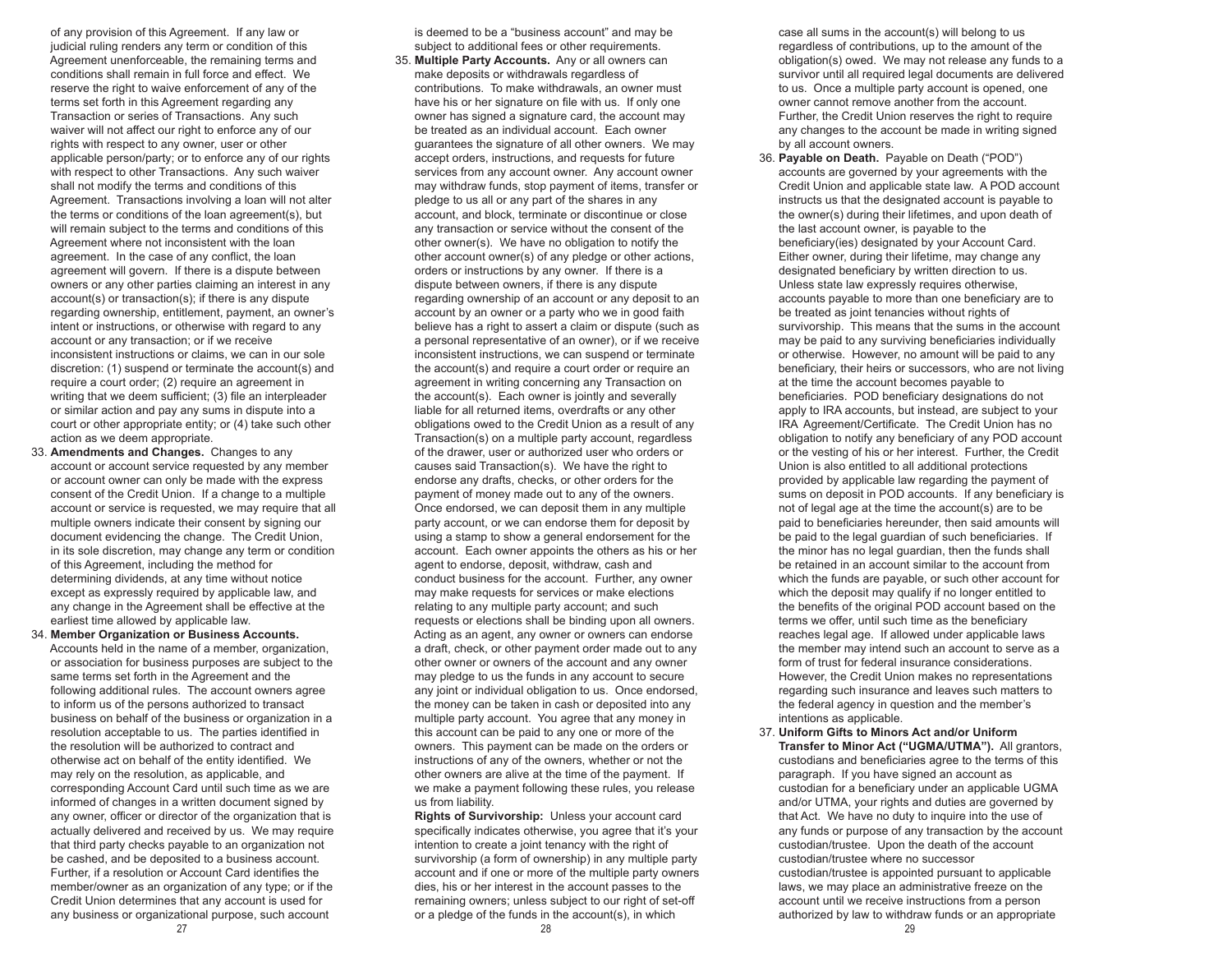court order. Successor custodians/trustees shall provide documentation required to evidence compliance with applicable law(s) which meets our satisfaction. Unless applicable laws provide otherwise, it is understood and agreed that a successor custodian/trustee may be the minor's legal guardian. If there is more than one legal guardian, the Credit Union can accept any such guardian as a successor custodian/trustee. Upon acceptance of a successor custodian/trustee, no instruction from any other guardian will be accepted. It is agreed that funds deposited into such an account belong to the beneficiary. When the beneficiary reaches the age of majority under the laws of the minor's state of residence, the funds in any UGMA and/or UTMA may be paid or withdrawn by the beneficiary without notice or further action by us as this is the intent of the party establishing this account. The state of residence shall be established hereunder by the agreements between us or any statement conveyed to us by the beneficiary. If the beneficiary wishes to retain an account with us, the beneficiary can execute a new Membership Application and Signature Card. Any authority to make transactions will then be governed by the new signature card, and the authority of any custodian(s) will be terminated.

- 38. **Minors Accounts.** For any account established by or for a minor, we require the minor account to be a multiple party account with an owner who has reached the age of majority under applicable state law who shall be jointly and severally liable to us for any of the other owners' transactions, such as – but not limited to returned item, overdraft, or unpaid charges or amounts on such account. We may require that a minor sign the Account Card if the minor can sign his or her own name, but may accept the representative signature of the minor's apparent guardian or parent (e.g., "Mary Doe by John Doe, Father") on the Account Card – or for any transaction on behalf of the minor where we may require a signature. All parties to such an account acknowledge and agree that the minor's apparent legal guardian may make any and all transactions we allow on behalf of a minor. As a joint owner, we may make payments of funds directly to the minor without regard to his or her minority. Unless a guardian or parent is an account owner, the guardian or parent shall not have any right to access the account other than as a custodial capacity. We have no duty to inquire about the use or purpose of any transaction by the minor, parent or guardian or any account owner. We will not change the account status when the minor reaches the age of majority, unless a change is authorized in writing by all account owners.
- 39. **Custodial and Other Fiduciary Accounts.** The Credit Union may open other accounts pursuant to a court order or to facilitate your request for a trust, custodial, probate or other acceptable purposes. We make no representations and give no advice concerning any such accounts and may refuse to open any account or refuse to follow any instruction that may expose us to any expense or liability. Any individual acting as an agent, guardian, personal

 $31$   $32$  representative, trustee, custodian or in some other fiduciary capacity must be designated to us as such on

 the Signature Card, as well as any other documentation we may require. We are authorized to follow the directions of any such agent/fiduciary until we receive written notice that the agency is terminated and have had a reasonable time to act upon the notice. Further, you specifically agree that we are not liable for the misapplication of funds by your agent/fiduciary.

 40. **Representative Payee Accounts.** A representative payee account is established on behalf of a recipient ("Beneficiary") of benefits from the Social Security Administration ("SSA") or Supplemental Security Income ("SSI") on which an entity or person, as designated by the SSA as representative payee, acts on behalf of the recipient as Authorized Signer. The account is established as representative payee under the name of the Beneficiary as Authorized Signer and the account must show the Beneficiary as the only owner. Neither the representative payee nor a third party can have ownership interest in the account. While the Beneficiary retains ownership interest, the account title must be established to not permit him or her to have direct access to the funds, for example, "(Beneficiary's name) by (representative payee's name), representative payee" or "(representative payee's name), representative payee for (Beneficiary's name)".

 The Beneficiary must be eligible for membership and is the Primary Member. The representative payee is an Authorized Signer. The representative payee agrees to be bound by the terms of the Account Agreements and to furnish us, upon request, a copy of the written SSA authorization designating the representative payee and such other documents and authorizations as we may deem necessary or appropriate.

 In opening a representative payee account, the Credit Union acts only as a depository for the Beneficiary's SSA or SSI funds, and is under no obligation to act as a fiduciary or to inquire as to the powers or duties of the representative payee. The representative payee agrees that he or she are liable to us for any and all obligations incurred by any actions dealing with the account and agree to indemnify and hold the Credit Union harmless from and against any and all loss, costs, damage, liability, or exposure, including reasonable attorney's fees, we may suffer or incur arising out of or related to any action or claim by any party with respect to the authority or actions taken by the representative payee in handling or dealing with the account. Unless expressly stated to the contrary, all of the other terms and conditions of the Membership and Account Agreements apply with equal force to representative payee accounts.

 41. **Club Accounts.** The Credit Union offers club plan account(s) to help you save for Christmas, vacations or other purposes. At the end of the club account period, you authorize the Credit Union to pay the balance in your account by depositing the balance into any account designated by you. If you withdraw funds during a period, we may require you to withdraw the entire balance and not allow additional deposits until the following club period. Club periods may be changed by the Credit Union from time to time. Since we plan to make a single withdrawal transaction at the end of a club period, we may charge a

 transaction fee for any additional withdrawal requests as set forth in the "Schedule". There is no penalty for any withdrawal during the first seven (7) days after your account is opened. We presently offer the Club Accounts pursuant to the terms set forth in the "Schedule".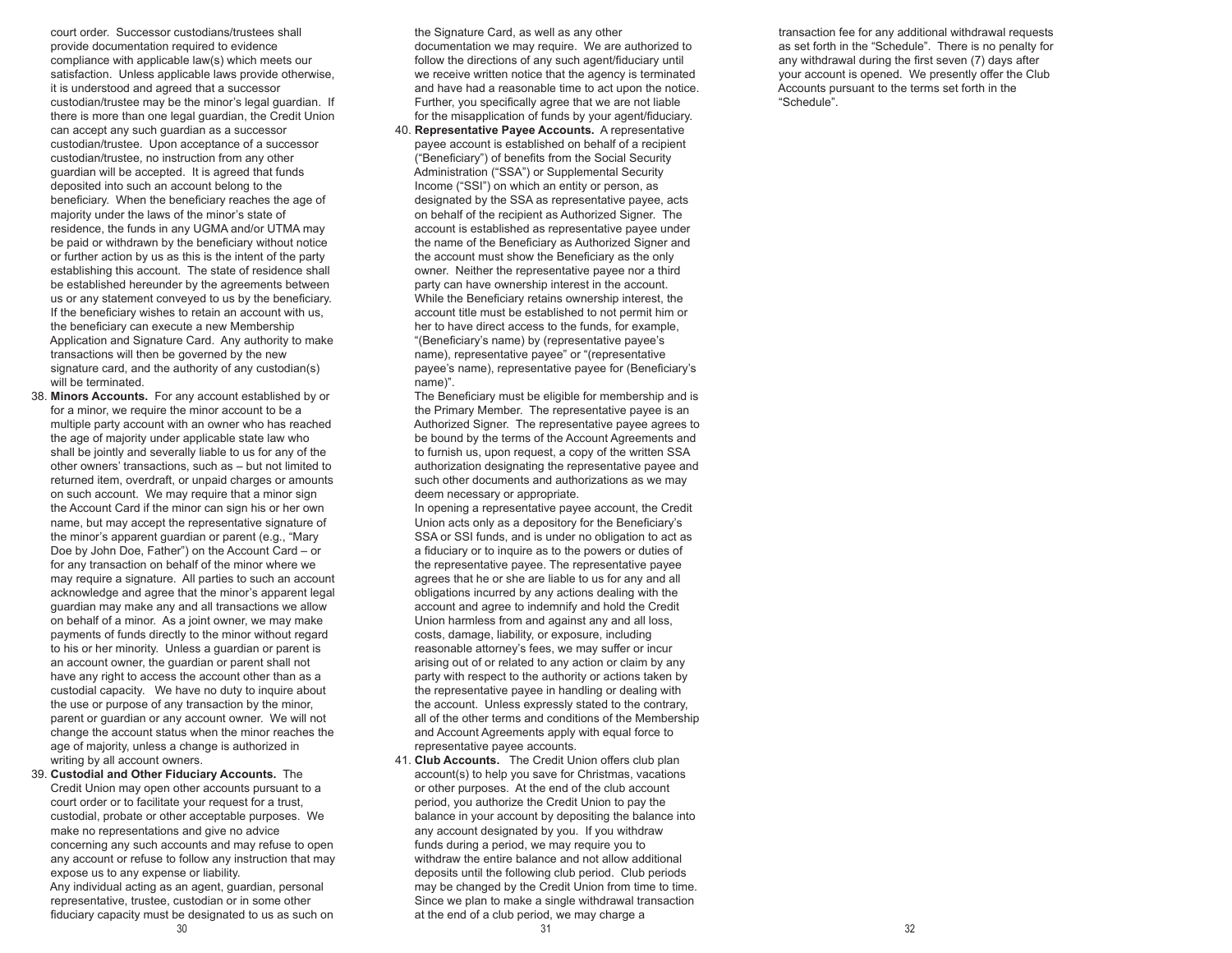# **ELECTRONIC RECORDS, ELECTRONIC MAIL ("EMAIL"), FACSIMILE AND OTHER ELECTRONIC SERVICES AND COMMUNICATIONS**

- 1. **Electronic Records.** To facilitate electronic commerce, to reduce the expense of records storage, and to obtain the benefits of faster access to records, you acknowledge and agree that we may in our discretion store all records electronically; and that we will not retain and have no obligation to retain any original documents for any period of time. This applies to all documentation including but not limited to checks, transaction records, notes, mortgages, deeds of trust and other loan and/or security documentation. You further acknowledge and understand that we will routinely destroy all original documentation. We may store records electronically via imaging, scanning, filming or other technology used in the financial services industry for the storage of documentation via internal processes or third-party processors that we approve for these services. You agree that such storage shall be secure, and further agree that such records shall for all purposes be recognized and admissible in evidence or otherwise to prove the agreements, rights and obligations of the parties pursuant to any such records.
- 2. **"Email" and Facsimile Communications.** You acknowledge and agree that the Internet is considered inherently insecure. Therefore, you agree that we have no liability to you whatsoever for any loss, claim or damages arising or in any way related to our response(s) to any email or other electronic communication, which we in good faith believe you have submitted to us. We have no duty to investigate the validity or to verify any email or other electronic communication; and may respond to an email at either the address provided with the communication, the email address in your Membership Application and Signature Card, or any other application or written communication actually received by us. Any account owner, co-borrower, or authorized user may change the email address for statements or other information from us at any time.

 Although having no obligation to do so, we reserve the right to require authentication of emails or electronic communications. The decision to require authentication is in the sole discretion of the Credit Union. We will have no obligation, liability or responsibility to you or any other person or company if we do not act upon or follow any instruction to us if a communication cannot be authenticated to our satisfaction. Further, the Credit Union may not immediately receive email communications that you send. If you provide us with an email address(es) in your Membership Card or other documents you consent that we may use that email address to communicate with you regarding your accounts, loans, services or other matters including notices we may otherwise send via regular mail. Also, we will not take action based on email requests until we actually receive your message and have a reasonable opportunity to act. We reserve the right to require any notices from you be submitted to us in writing, and we may refuse to send certain information through

 unsecured email communications. If you need to contact the Credit Union immediately regarding an unauthorized transaction, stop payment request, or otherwise, you may call the Credit Union at the telephone number on the front of this booklet. *You expressly consent and agree to us, our agents or any parties we authorize sending and your receiving any communications hereunder by facsimile or other electronic methods including any offers for Credit Union, affiliate or third party services and/or products.*

- 3. **CONSENT TO ELECTRONIC SIGNATURES.** BY COMPLETING AND SUBMITTING YOUR REQUEST, I/WE CONSENT TO HAVING ALL DISCLOSURES PROVIDED OR MADE AVAILABLE TO ME/US IN ELECTRONIC FORM AND TO DOING BUSINESS WITH THE CREDIT UNION ELECTRONICALLY. I/WE AGREE TO THE SAME TERMS THAT APPLY TO A SIGNED APPLICATION OR AGREEMENT; AND I/WE AGREE THAT SUBMITTING THIS CONSENT OR ACCEPTING THESE TERMS CONSTITUTES MY/OUR SIGNATURE AS THOUGH SAME WERE PHYSICALLY SIGNED BY ME/US. IF THERE IS A CO-APPLICANT OR USER, I/WE REPRESENT AND WARRANT THAT SUCH CO-APPLICANT OR USER HAS AUTHORIZED THE SUBMISSION OF THIS APPLICATION. THIS ELECTRONIC SUBMISSION/CONSENT OUALIFIES AS MY/OUR SIGNATURE FOR ALL PURPOSES AND USES WHATSOEVER.
- 4. **Links to Other Sites.** Our website may contain links to third party websites. These links are provided solely as a convenience to you and not as an endorsement by the Credit Union of the contents on such third-party website. Credit Union is not responsible for the content of linked third-party sites and does not make any representations regarding the content or accuracy of materials on such third party websites. If you decide to access linked third-party websites, you do so at your own risk.

#### **ELECTRONIC FUNDS TRANSFERS AGREEMENT AND DISCLOSURES**

- 1. **Purpose Of This Agreement.** This section applies to payment orders and funds transfers governed by the Electronic Fund Transfer Act. When you enroll in online or mobile banking or other services we will provide you the applicable agreements that govern the use of those services ("Online Services"). You understand that all agreements and rules and regulations applicable to your accounts and account services, as set forth in this Booklet and otherwise, remain in effect and apply to this Agreement, except as specifically modified in this Section. You agree to abide by this Agreement, and all rules, regulations and instructions of the Credit Union and the networks relating to the use of any Card and/or Access Device, as amended, modified or revoked. The Credit Union may not offer all services discussed in this Agreement at this time.
- $33$   $34$  2. **Types Of Electronic Funds Transactions.** The Electronic Funds Transactions we are or may be capable of handling in the future are indicated below.

 Some of these services may not apply to your account(s) and/or some of these services may not be available at all terminals.

- a. **Automatic Teller Machines (ATMs):** The Credit Union may issue to you an ATM card and Personal Identification Number ("PIN") to be used to make transactions. You can use your ATM card at the Credit Union's ATMs to:
- (1) Withdrawal cash from the account(s) designated in your Membership Application ("Application").
- (2) Check the balances in the account(s) designated in your Application (this is called an "inquiry");
- (3) Transfer funds between the account(s) designated in your Application; and
- (4) Make deposits at designated ATMs we own.
- b. **Debit/Point of Sale Transactions:** If we approve your Application for a POS/ATM Debit, VISA® Check Card, or other electronic Access Device, you may use your Card/Access Device to purchase goods and services at point of sale (POS) terminals designated by the Credit Union and anywhere participating merchants honor your Card/Access Device. Transactions hereunder will be covered by funds deducted from your primary share draft account. Subject to the limitations in the "Schedule", you may pay for goods and services (or make certain other transfers if the merchant is a financial institution) at applicable terminals up to the available balance in your designated checking account and any available credit under your applicable overdraft line-of-credit, and cause that account to be debited for the amount of those purchases. Your available balance in that account may be reduced by the amount of any transaction as soon as the merchant has received authorization from us, even if the documentation evidencing the transaction has not yet been received and processed by us. A merchant is not required to receive prior authorization from us on every transaction. When the documentation has cleared through us, any hold placed on your account for the amount of the purchase or other transactions will be released and your account debited for that amount.

 **Note:** Cards designated as ATM only may not be used at POS or other non-ATM terminals.

 c. **Preauthorized Transfer Services:** You can authorize the following transactions without the use of an access device issued by the Credit Union: (1) Payments: You can make payments on your loans with the Credit Union directly from your primary share or primary checking accounts; (2) Within Credit Union Transfers: You can arrange to transfer funds between your accounts. (3) Direct Deposit and Payments: You can authorize persons or companies to make direct deposits or withdrawals to or from your share or checking accounts for payroll, pension, social security and other types of deposits or payments. You may give other persons, financial institutions or companies electronic authorization or written or oral permission to transfer payments from your Credit Union accounts through "ACH" or other electronic means. Such agreements or arrangements are solely between you and the other person, financial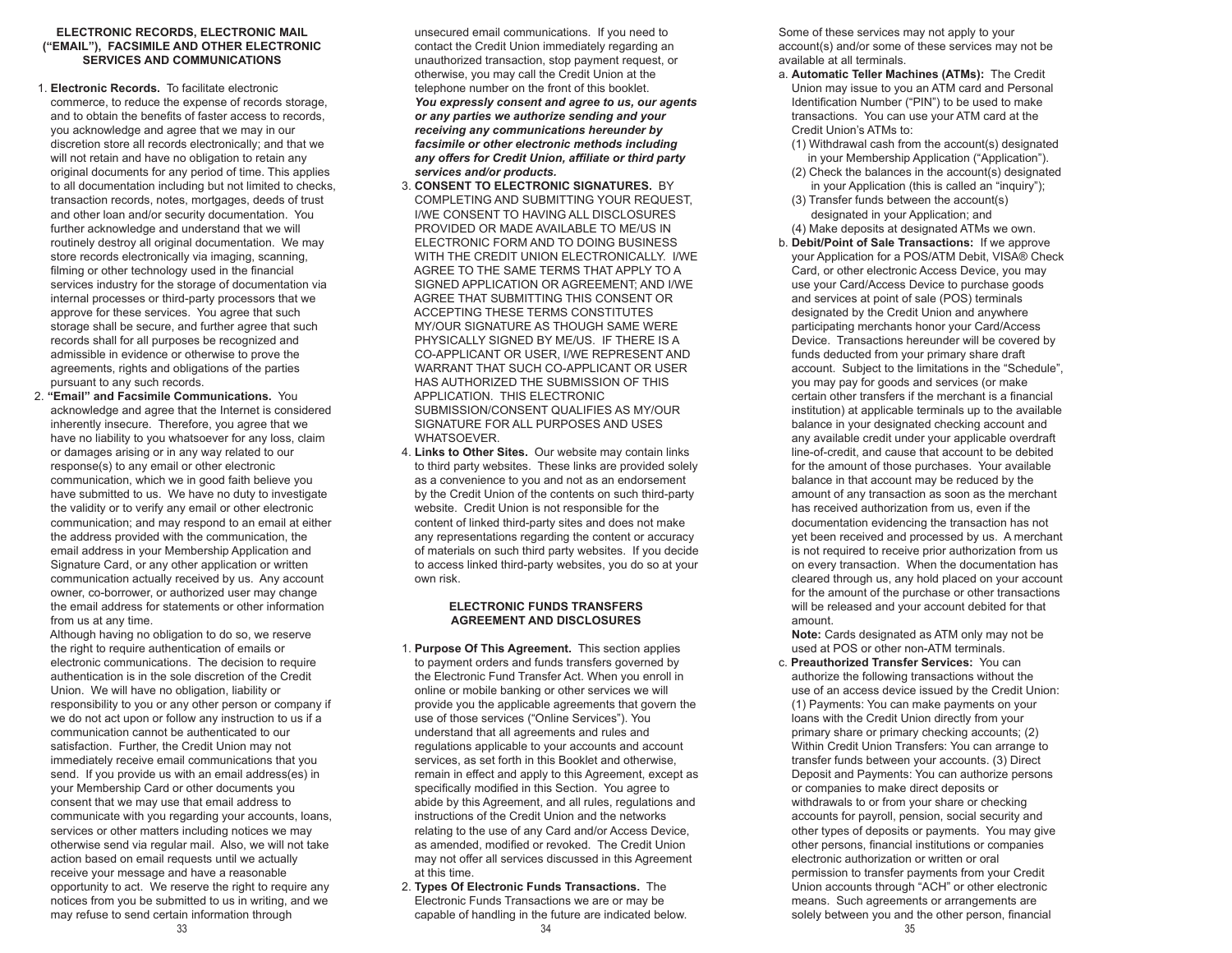institution or company. The Credit Union shall have no responsibility or liability to you for any such transactions. Thus, you should exercise caution in providing such authority and/or information to access your accounts to others. The authority or information you give to others hereunder applies to all "ACH" or other electronic transactions, whether evidenced by any type or writing or converted to a written instrument by the other person (and/or their agents). All such transactions are deemed to be authorized by you.

- d. **Telephone Transactions:** If we approve EZ Teller (audio response) access service for your accounts, you may access your accounts through Telephone Express Teller Service (audio response) with an access code that we will issue. You must use your Access Device and account number to access your accounts. You may use Telephone Express Teller service to:
	- A. Change your access code.
	- B. Obtain account information related to any of your savings and loan accounts regarding current balance, checking history, savings dividends and rates, loan interest and payoff amounts, payroll and automatic deductions.
	- C. Make transfers to or from your Savings, Checking, or such accounts you have authorized in writing prior to such transfer request.
	- D. Request advances on your personal or home equity line of credit loans, deposit the proceeds in any of your accounts or have the proceeds mailed directly to you at the mailing address listed for your account.
	- E. Withdraw funds from savings, checking and line of credit accounts by check made payable to you and mailed to you at your mailing address.
	- F. Make loan payments from any savings or checking account to any loan account of yours. Telephone services are provided by our Member Service staff during business hours. Verification of account ownership will be requested before account information is released. To ensure courteous and efficient service, supervisory personnel in our Member Service Department may monitor calls randomly.
- e. **Electronic check conversion ("E-Check") types of transfers:** Your check or account information you convey to a third party can result in an electronic funds transfer. The agreement to do so is between you and the third party. This can happen in several ways, for example:
	- You can purchase goods or pay for services and other bills; and authorize a merchant or service provider to convert your check into an electronic funds transfer.
- At the time you offer a check to a merchant or service provider, you may be asked to authorize the merchant or service provider to electronically collect a charge in the event that the check is returned for insufficient funds and/or other fees. Paying such a fee electronically is an electronic funds transfer.
- Your authorization to make these types of electronic funds transfers may be expressed in writing, implied through the posting of a sign or your participation in the initiation of the processing of such transactions via payment services, such as PayPal or PopMoney for example. This can also happen when you provide information from your check or an account to another by telephone, Internet or otherwise, who then converts the information given to an electronic transaction, ACH or otherwise.
- You agree that any such transaction is subject to all applicable terms and conditions set forth in the Membership Agreement.
- f. **ACH & Wire Transfers:** You may initiate or receive credits or debits to your account through wire or ACH transfer. You agree that if you receive funds by a wire or ACH transfer, we are not required to notify you at the time the funds are received. Instead, the transfer will be shown on your periodic statement. We may provisionally credit your account for an ACH transfer before we receive final settlement. We may reverse the provisional credit or you will refund us the amount if we do not receive final settlement. When you initiate a wire transfer, you may identify either the recipient or any financial institution by name and by account or identifying number. The Credit Union (and other institutions) may rely on the account or other identifying number as the proper identification even it it identifies a different party or institution. We may accept on your behalf, payments to your account that have been submitted by Fed Wire and that are not subject to the Electronic Funds Transfer Act ("Regulation E"). Your rights and obligations with respect to such transfers shall be governed and construed in accordance with Regulation J, Funds Transfers through Fed wire. Whenever an ACH is used as part of a transaction that does not involve Fed wire, the operating rules of the National Automated Clearing House Association ("NACHA") will be applicable to ACH transactions involving your account.
- g. **Online Banking/Mobile Banking:** Enroll in Online Banking/Mobile Banking from our website at www.carolinatrust.org by securing and entering your username and password. You will be asked to complete a multi-factor authentication procedure, which includes challenge questions and answers. Additionally, you will be asked to review and/or accept any additional agreements and/or disclosures before Online Banking enrollment can be confirmed. Once enrolled in Online Banking, you may enroll in Mobile Banking from your mobile device. Mobile service provider download and usage charges may apply. Please see service provider's Terms and Conditions for details on specific fees and charges. Please note: Monetary transfers from savings and Money Market accounts via Online Banking / Mobile Banking are included in the six allowed transfers per month under Federal Regulation D. The following transactions are subject to all applicable terms and conditions set forth in this Membership Agreement: • View savings, checking and loan account balances and history.
- Transfer funds between your Credit Union accounts or to another Carolina Trust member account.\*
- Advance funds from a savings, checking or line of credit account and deposit proceeds to any of your accounts. You may also have the proceeds made payable to you by check and mailed to the mailing address on your account.\*\*
- Make Credit Union loan payments from your savings or checking accounts.
- Access online eStatements.\*\* (eStatements require a separate enrollment.)
- Verify cleared transactions and checks.
- Obtain account information related to any of your savings, checking and loan accounts.
- Remotely deposit checks through Mobile Deposit Capture.
- Authorize third-party payable checks via Online Bill Payment service.
- Update your personal contact information (mailing address, email, phone number, etc.).\*\* \*Member to member account transfers.
- \*\*Online Banking only.
- h. **Rules for Non-PIN transactions:** Your debit card or other access device also allows you to conduct transactions on various networks, which will generally require you to enter your PIN. Some merchants are authorized to accept transactions that are not processed via VISA® network(s) without requiring you to enter your PIN. If you authorize a transaction on such other networks, the provisions of this agreement that provide protections for VISA® network transactions such as "Zero-Liability" will not apply. Networks that allow "PIN-less" Transactions are set forth in the "Schedule".
- i. **Insufficient Funds Transactions:** If your Account balance is insufficient to cover any transaction(s), we may treat these transactions as insufficient funds transactions; or as overdraft requests if you have an approved overdraft protection plan with us. The Credit Union reserves the right to refuse any transaction if you do not have an approved overdraft protection agreement with us, which decision shall be in the Credit Union's sole discretion.
- j. **Electronic Processing and Transactions:** Due to the processing systems for electronic transactions used in the United States and by us, a payment or other transaction may be effective/posted before we are open for business on the date scheduled for the payment or other transaction. Therefore, you are responsible for insuring that your account(s) have sufficient balances as applicable for the scheduled payment/transaction one business day prior to the date scheduled. If a payment is due on a Saturday, Sunday, or Federal holiday, the payment will occur on the first business day after the due date. In these cases, you should plan to have the payment initiated on the last business day before any of these days in order to ensure your payment is made on time. You may not make payments and/or transactions to a federal, state or local governmental or tax unit, or pay child-support or alimony, or to make payments to other categories of payees that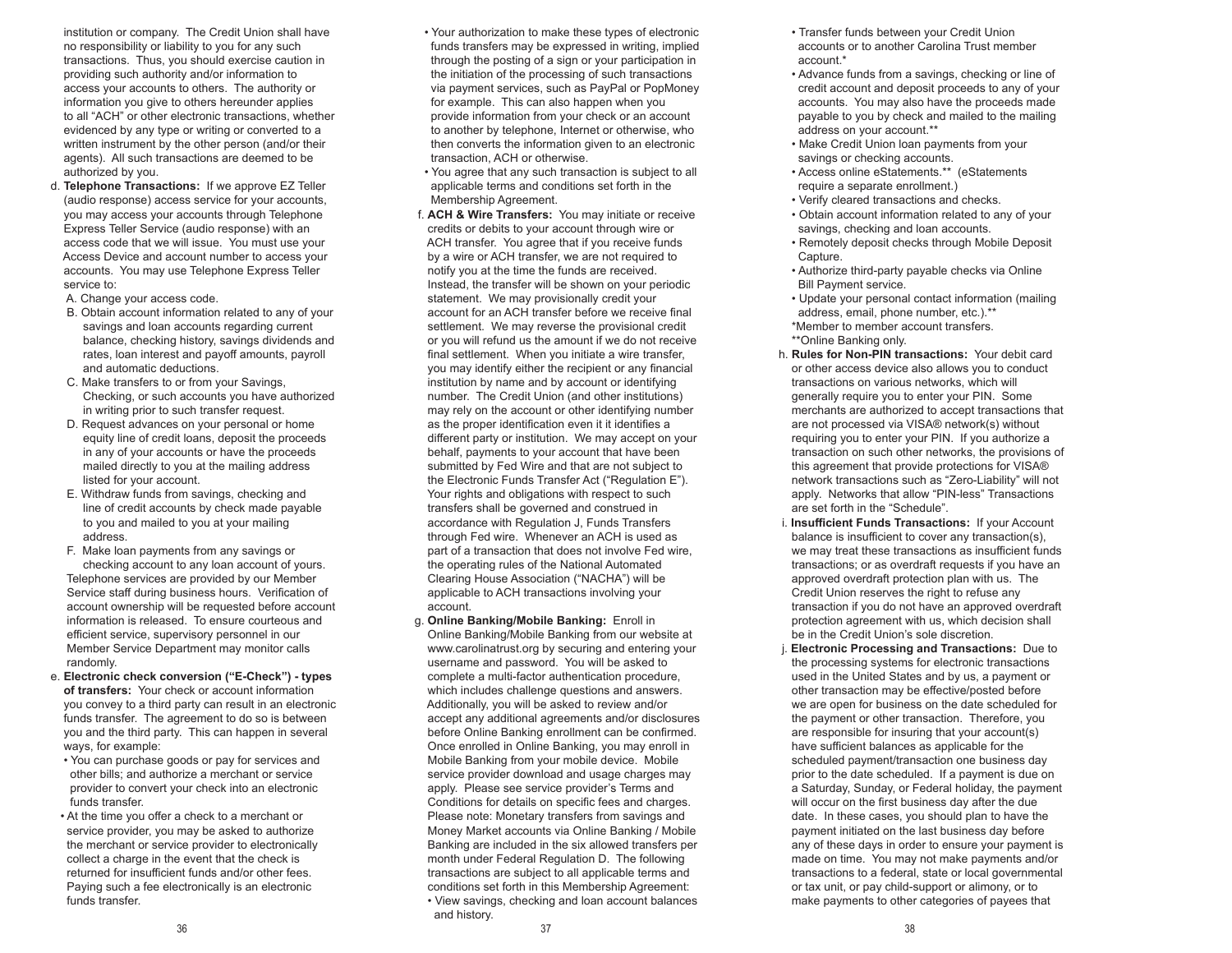we establish from time to time using our electronic services.

- 3. **General Rules for Using Your Access Devices.** You acknowledge and agree to the following
- a. Your Access Devices are for personal use only. You agree not to allow another person to use your Access Devices.
- b. You agree not to reveal your PIN/Password(s) to another person and WILL NOT write your PIN/Password(s) on any Access Device. You are responsible for all Transactions made by you or anyone else who uses your Access Devices with your knowledge and consent. You are also responsible for unauthorized use of your Access Devices to the full extent allowed by applicable law. In addition, any person other than yourself who uses your Access Devices is responsible for all Transactions they make and for all Transactions made by others with their permission. This does not limit your own responsibility. You agree to be responsible to maintain your Access Devices with maximum security.
- c. You authorize the Credit Union to debit/credit your accounts for all Transactions as if each Transaction were signed by you. Further, you agree that by acceptance or use of your Access Devices the Credit Union is authorized to pay from any account necessary to satisfy any Transaction, fee or service charge that results from the use or misuse of your Access Devices.
- d. You acknowledge that your Access Devices remains the Credit Union's property and agree to surrender your Access Devices to the Credit Union or its agent upon demand or through retrieval by any other method.
- e. You agree to use caution when using any ATM or other electronic terminal or device to complete any Transaction contemplated by this Agreement. You further agree that the Credit Union shall have no responsibility to you or any user, or be liable for any personal injury or property damage, which may occur as a result of any act before, during or after a Transaction or other visit to any ATM or other electronic terminal location. You or any user assumes the risk of nighttime use of any ATM or other electronic terminal location or other electronic banking device.
- f. An Access Device may be issued to any member or joint owner of legal age when qualified under the rules, regulations, and by-laws of the Credit Union. Only one Access Device may be issued to each member or joint owner.
- g. If your Access Device is lost or stolen, you agree to notify the Credit Union immediately upon discovery of such loss or theft. Replacement of an Access Device may be issued by us at the cost set forth in the Schedule. You agree to pay the Credit Union the fee in effect at the time for all copies that you request from us.
- h. The Credit Union shall not be responsible for the use or condition of any ATM or other electronic banking terminal or device it does not own. Further, the Credit Union will not be responsible for any failure of an ATM or other electronic banking

 terminal or device to function except as specifically provided for by law.

- i. The Credit Union reserves the right to add or delete ATM or other electronic terminal location or other electronic banking devices as it deems necessary.
- j. You agree to hold the Credit Union harmless in its pursuit to locate, apprehend, and prosecute unauthorized use of any Access Device issued by the Credit Union, and you agree to assist the Credit Union in these efforts.
- k. The Credit Union reserves the right to make any changes in the daily withdrawal limits it deems necessary.
- l. The Credit Union is not liable for any claims you may have against a merchant, company or other financial institution arising from use of your Access Device.
- m. The Credit Union cannot stop payment on any point-of-sale Transaction.
- n. Additional Charges for Transactions in a Foreign Currency and "Cross-Border" Transactions. Currency Conversion Fee: If you effect or authorize a transaction with your access device in a currency other than US Dollars, VISA® will convert the charge into a US Dollar amount. The VISA® currency conversion procedure includes use of either a government mandated exchange rate, or a wholesale exchange rate selected by VISA®, as applicable. The exchange rate VISA® uses will be a rate in effect on the day the transaction is processed. This rate may differ from the rate in effect on the date of the purchase or the date the transaction was posted to your account. A Currency Conversion Fee of up to 1% will be applied to transactions that are converted from foreign currencies to U.S. dollars. Cross-Border Transaction Fee: In addition, VISA® charges us a Cross-Border Assessment up to 1% on each transaction on all cross border transactions regardless of whether there is a currency conversion. For purposes of this Section, "cross-border transaction" shall include both (a) transactions initiated in a foreign country which are subsequently settled in the United States, and (b) transactions initiated in the United States but which are ultimately settled in a country outside of the United States. The Credit Union will assess these fees to you to reimburse it for the fee it is required to pay for each of your transactions subject to these terms. The Cross-Border transaction fee will be shown separately on your periodic billing statement. The Currency Conversion Fee, if it applies to the transaction, will be included in the transaction amount posted on your statement.
- o. You agree that by acceptance or use of an Access Device, or other Electronic Funds Transfer Services the Credit Union is authorized to pay from any account you have, jointly or otherwise, with the Credit Union any amount necessary to satisfy any transaction, fee or service charge that results from your use or misuse of such services.
- $39$  and  $40$  and  $40$  and  $41$  and  $41$  and  $41$  and  $41$  and  $41$  p. You will not obtain any Access Device(s) to make transactions on your accounts with us that is not issued or approved by us.
- q. Merchants and others who honor the Check Card or related Access Device(s) may give credit for returns and adjustments, and they will do so by initiating a credit with us, and we will credit that amount to your account.
- r. You understand that you must keep your share and share draft checking account open in order for your applicable electronic services to remain valid. You agree to return all Access Devices if you close your account(s), or upon our request.
- 4. **Making ATM Transactions.** Your PIN will allow you to identify yourself when making an ATM transaction. The presentation of your ATM card together with the input of your PIN constitutes your authorization to the Credit Union to make transactions. You agree to follow all instructions for use of ATMs accessible by your ATM card. Difficulties or complaints concerning the use or condition of any ATM should be reported directly to the Credit Union. Security or safety measures should be reported directly to the owner of any ATM not owned by the Credit Union.
- 5. **Termination and Amendment.** The Credit Union reserves the right at any time to terminate your right to make Transactions and to retrieve or ask for the immediate return of any Access Device it deems necessary without prior notice to you. If notification is required by law, notice will be mailed to you at the address shown on the Credit Union's share account records. It is the obligation of each member to provide new addresses to the Credit Union.
- 6. **Access Device Revocation.** Any Access Device issued by the Credit Union may be revoked without notice to you in the event that any of the following conditions occur:
	- a. Overdrafts occur as a result of insufficient or uncollected funds on an account.
- b. Any transaction that occurs on your account(s) which results in a monetary loss to the Credit Union.
- c. Loan, VISA® or other delinquency with the Credit Union.
- d. Forced closure of a share or share draft account at the Credit Union due to misuse.
- e. Special balance requirements, if any, are not maintained by you.
- f. Any other situation in which the Credit Union deems revocation to be in its best interest.
- 7. **Transaction Fees.** You are allowed to initiate transactions at any terminal, ATM or other access means owned by the Credit Union or any Network indicated in the "Schedule". You may be charged certain transaction and other fees as set forth in the "Schedule", which will be automatically debited from your share or checking account(s). The Credit Union reserves the right to establish and maintain transaction fees and charges, which may be modified from time to time.

 **Note:** Owners of non-Credit Union ATMs may charge fees in addition to any fees disclosed in the "Schedule". These fees are generally called a "surcharge". This is not a fee charged by your Credit Union; however, any such fee will be paid from your account(s).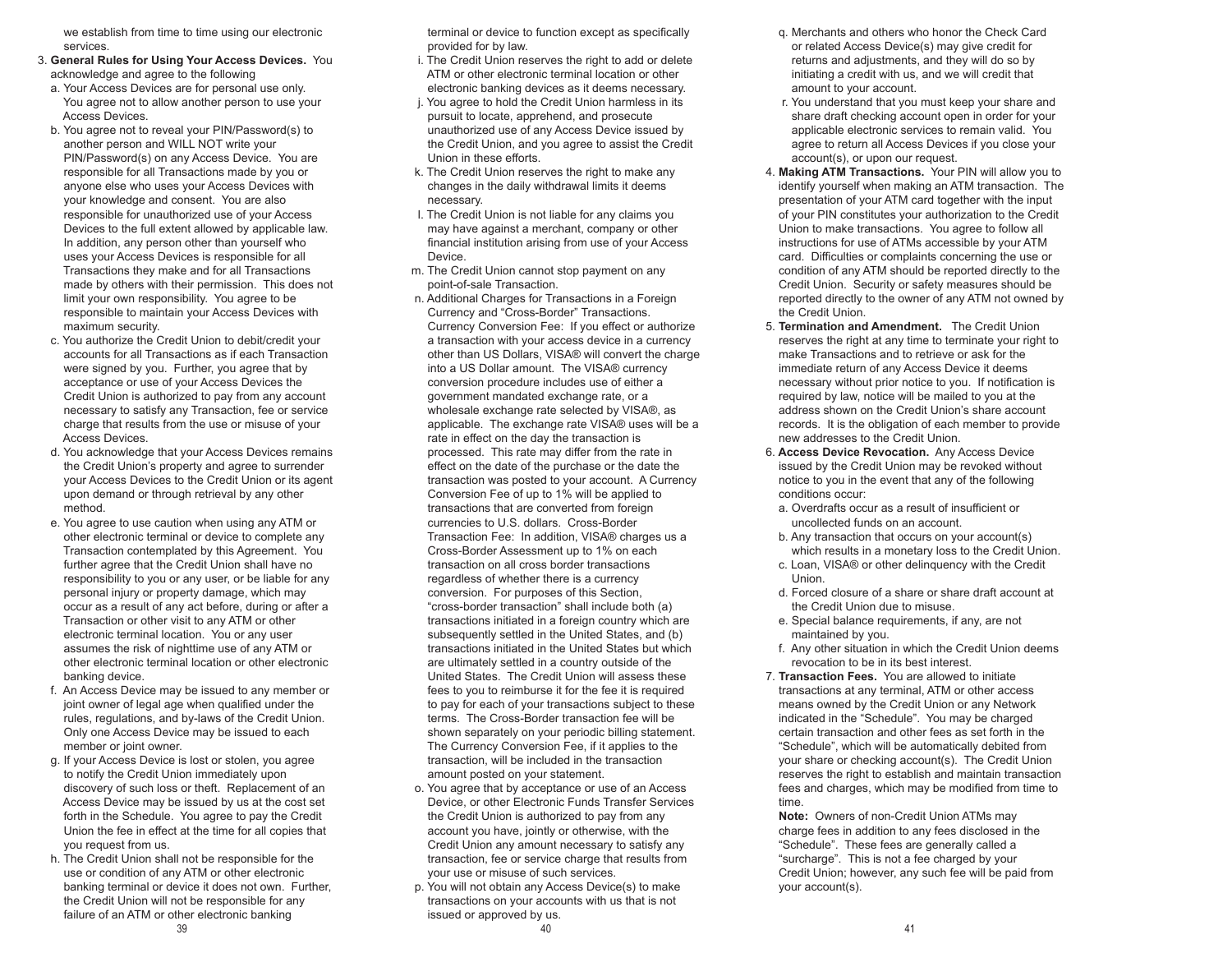- 8. **Service Limitations, Limitation or Frequency and Dollar Amounts of Transactions.** VISA® debit card transaction limit per day: VISA® Signature - \$3,000.00; POS (PIN) - \$1,000.00 or ten (10) transactions; ATM - \$610.00 or three (3) transactions.
	- a. **General Limitations Applicable Accounts:** For share savings and money market accounts, if applicable, you may make up to six (6) preauthorized, automatic, telephonic, or audio response transfers to another account of yours or to a third party during any statement period. Of these six (6), you may make no more than three (3) transfers to a third party by check, draft, or debit card. A preauthorized transfer includes any arrangement with the Credit Union to pay a third party from the member's account upon oral or written orders including orders received through the Automated Clearing House (ACH). There is no limit on the number of transactions you may make in the following manner: (1) transfers to any loan account with the Credit Union; (2) transfers to another Credit Union account or withdrawals (checks mailed directly to you) when such transfer or withdrawal is initiated in person, by mail, or at an ATM. If a transfer request would exceed the transfer limitations set forth above in any statement period, the Credit Union may refuse or reverse the transfer, and your account will be subject to suspension or closure by the Credit Union, and the Credit Union may impose a charge. Further, we may reduce the limit for "point-of-sale" transactions during any interruption in the electronic connection between the Credit Union and the retail outlet. Further, we may at any time limit or reduce the number or dollar amount of transactions when we, in our sole discretion, deem it in the best interest of the Credit Union.
- b. **Card/Access Device Acceptance:** We do not promise everyone will honor your Card or other Access Device, and we have no obligation to you if anyone refuses to accept your Card/Access Device. We are not liable if any merchant, bank, financial institution or other party refuses to honor your Card/Access Device, or otherwise fails to provide any services made available to you by the Credit Union.
- c. **POS/Debit/VISA® Check Card Purchases:** This limit in the "Schedule" is in addition to any ATM withdrawals.
- d. **ATM Transactions:** Because of the servicing schedule and processing time required in ATM operations, there is a delay between the time a deposit (either cash or check) is made and when it will be available for withdrawal. You should review the Credit Union's Funds Availability Policy to determine the availability of funds deposited at ATMs.
- $43$  and  $44$  e. **Telephone Express Teller Service (Audio Response):** Your accounts can be accessed using audio response via a touch-tone telephone only. Not all push-button telephones are touch-tone. Converters may be purchased for pulse and rotary dial telephones. Audio response service will be available for your convenience seven (7) days per week. This service may be interrupted for a short

 time each day for data processing. Unless otherwise specified in the "Schedule", there is no limit to the number of inquiries, transfers, or withdrawal requests you may make in any one day, with the exception of the limitations on transfers from savings accounts, as explained above.

- f. **Home Banking (Internet Access Required):**  You may make Home Banking transactions at any time seven (7) days per week. There may be some down time. Except as is otherwise provided in the "Schedule" or limits under other agreements with us, you may make fund transfers to your accounts or other accounts you authorize as often as you like; however, there are certain limitations on transfers from savings accounts, as discussed herein and above. Account balance and transaction history information may not show all account activity involving your accounts. You may not obtain account information related to accounts other than your accounts to which you have requested a transfer.
- g. **Bill Payment Service (Online and Mobile Banking):** You may make bill payment transactions subject to the limitations in the "Schedule". The Credit Union will process bill payment transfer requests only to those creditors the Credit Union has designated in the User Instructions and such creditors as you authorize and for whom the Credit Union has the proper vendor code number. The Credit Union will not process any bill payment transfer if the required transaction information is incomplete. The Credit Union will withdraw the designated funds from your account for bill payment transfer by midnight on the date you schedule for payment. The Credit Union will process your bill payment transfer within one (1) business day on the date you schedule for payment. We will have no obligation to initiate any payment if there are not sufficient funds in your designated account, but may in our discretion do so pursuant to any applicable overdraft agreements. You must allow sufficient time for vendors to process your payment after they receive a transfer from the Credit Union. Please allow at least a seven (7) day lead-time prior to your due date. The Credit Union cannot guarantee the time that any payment will be credited to your account by the vendor and will not be liable for any service fee, late charge, or finance charge. You agree to follow the requirements of the Bill Payment Service User Instructions, which are incorporated herein by reference. THE CREDIT UNION MAY SET OTHER LIMITS ON THE AMOUNT OF ANY TRANSACTION(S), AND YOU WILL BE NOTIFIED OF THOSE LIMITS.
- h. **Mobile Deposit Capture (MDC):** MDC services are offered for the purpose of converting checks to substitute checks, as such term is defined in the Check Clearing for the 21st Century Act and Federal Reserve Board Regulation CC ("Check 21"), for deposit with Carolina Trust FCU and for processing and presentment to a collecting or paying financial institution. The MDC service is subject to the terms and conditions and to the instructions, rules and terms contained in the MDC agreement. The terms, provisions and conditions of the Agreement do not

 replace, but supplement, any and all other agreements (now or in the future) that govern any of your accounts at the Credit Union. In the event of a conflict between the terms of the MDC Agreement and any other agreement governing your accounts, the terms of the Agreement shall control. You should review the Credit Union's Funds Availability Policy to determine the availability of funds deposited through MDC.

 9. **Data Security for Home Banking.** Home Banking is accessible only over the Internet. To prevent unauthorized access to member account data, the Credit Union employs industry standard encryption protocols. This prevents other computers from eavesdropping by encrypting all data transmitted between the Home Banking server and the client. Members that live in the United States can use browsers that support up to 256-bit keys. Breaking a 256-bit key by brute force requires 2128 times more computational power than a 128-bit key. Fifty supercomputers that could check a billion (1018) AES keys per second would, in theory, require about 3,153 years to exhaust the 256-bit key space. Members that live abroad may be restricted by the US Government to using browsers that support lower encryption standards. Please see U.S. Code of Federal Regulations (CFR) Title 15 chapter VII, subchapter C for details. A lower encryption protocol is less secure than a 256-bit key, but may provide an adequate level of security for member financial services from a private network.

 The Online Banking Service uses industry standard security protocols, including SSL 3.0 and TLS 1.2. After connecting to the Home Banking server in secure mode, our site sends a signed digital certificate, which contains the name of our Web server, its public encryption key, the certificate's validity dates, the name of the certification authority that issued the digital certificate to our site, and an unforgettable digital signature. The digital certificate authenticates to the client that a connection has indeed been established with the Home Banking server.

 The security protocols ensures that the data transmitted between the client and the Home Banking server has not been tampered with through the use of Hashed Message Authentication Codes (HMACs). This provides a quick way for the receiving end to verify that the data was not changed in route.

 10. **Electronic Bill Payment Transactions.** You may cancel or change a scheduled Electronic Banking Bill Payment as set forth in the "Schedule". After the time period set forth in the "Schedule" has passed, it is not possible to stop or cancel a payment. To delete merchants from the Service you must contact us. If we fail to cancel or stop any Electronic Banking Bill Payment, the payment will stand unless you show us that payment to the payee was unenforceable. If we re-credit your account after transferring funds over a valid and timely cancellation request, you agree to sign a statement describing the dispute with the payee, to transfer to us all of your rights against the payee, and to assist us in any legal action taken against that person.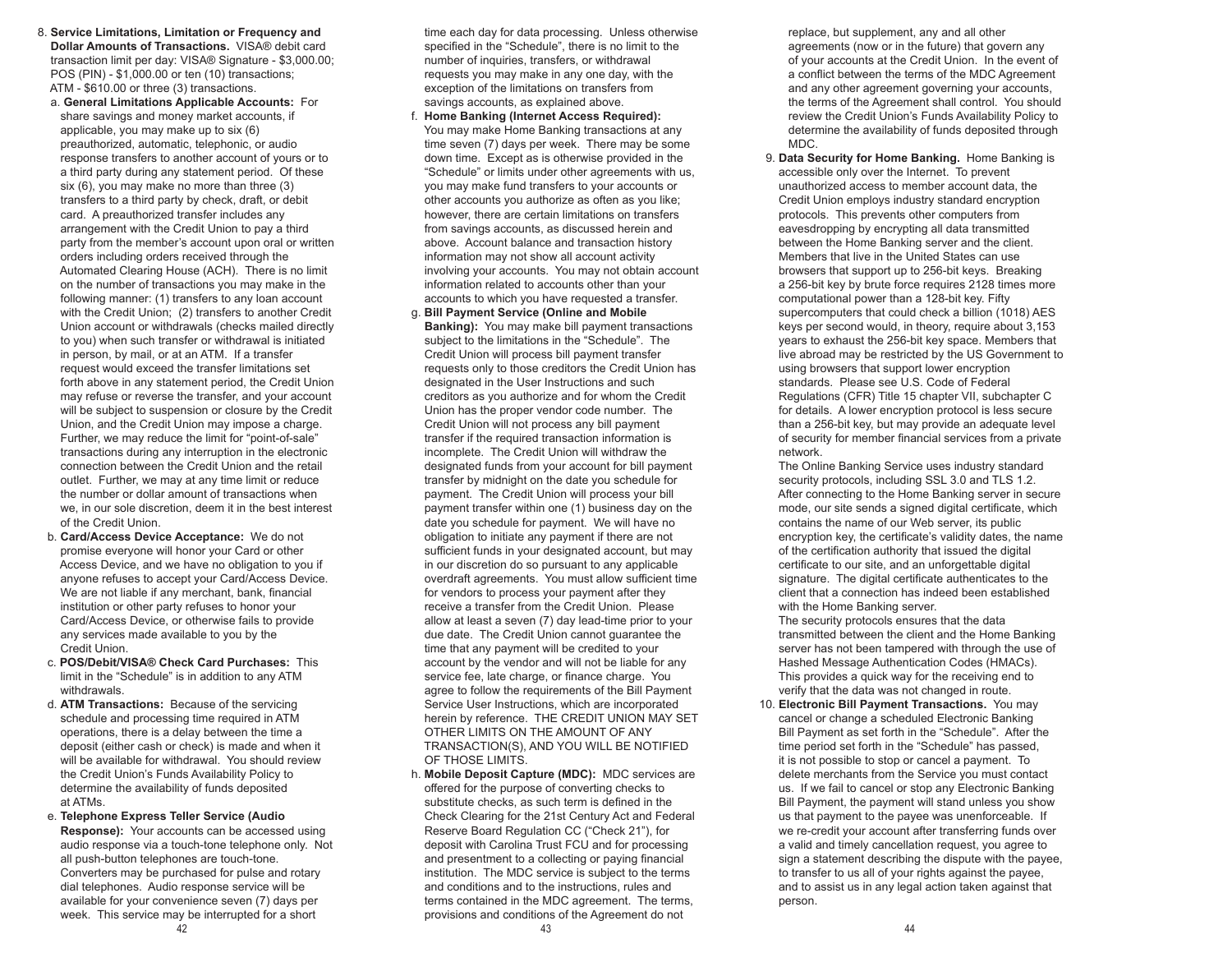**Preauthorized Transactions:** If you have arranged in advance to make regular electronic fund transfers out of your account(s) for money you owe others, you may stop payment of preauthorized transfers from your account. You must notify the Credit Union orally or in writing in time for us to receive your request three (3) business days or more before the scheduled date of the transfer. The Credit Union may require written confirmation of the stop payment order to be made within fourteen (14) days of any oral notification. If we do require the written confirmation, the oral stop payment order shall cease to be binding fourteen (14) days after it has been made. This means that the preauthorized payment and future preauthorized payments to the payee you identify may be paid by us from your account(s) after the 14th day. If you order us to stop a preauthorized transfer three business days or more before the transfer is scheduled, and the stop payment order is made according to the terms and conditions of the account and this Agreement, including the requirement that you give us the exact amount of the debit, the next date of the debit and the exact name of the payee, and we do not do so, we will be liable for your losses or damages proximately caused by our failure.

 **Other Transactions:** Other transactions hereunder are considered contemporaneous. Therefore, you have no right and we have no obligation to stop or to attempt to stop any other transactions.

#### 11. **Right to Documentation.**

- a. Terminal Transactions. You can get a receipt at the time you make any transfer to or from your account using any automatic teller machine or a point-of-sale terminal.
- b. Direct Deposits. If you have arranged to have direct deposits made to your accounts at least once every sixty (60) days from the same person or company. the person or company making the deposit will tell you every time they send us the money. You can call or write us at the telephone number or address listed in the Schedule to find out whether a deposit has been made. If the only possible transfers to or from your accounts are direct deposits, you will get a statement from us at least quarterly.
- c. Periodic Statements. Transfers and withdrawals transacted through an ATM or POS terminal, Telephone/PC Express Teller service, Home Banking transactions or debit card purchase will be recorded on your periodic statement. You will receive a statement or notice of the availability of your statement monthly unless there is no transaction in a particular month. In any case, you will receive a statement or notice at least quarterly.
- 12. **Electronic Statement.** Carolina Trust has the capability of capturing your periodic statement electronically (eStatement) and posting it in a secure manner so that you may retrieve it at your convenience. YOU HAVE THE RIGHT TO HAVE YOUR STATEMENT PROVIDED ON PAPER or receive it electronically. If you elect to have your statement presented electronically, we may also send, from time to time, other notices and promotional material. Carolina Trust will provide you

 error-resolution information with each periodic statement.

 **Equipment Required:** You will need access to a personal computer and the Internet. The latest version of your Internet Browser is recommended. To view your eStatement, you will need Adobe Acrobat Reader. If you choose to print your statement, you will need access to standard printing capabilities. **Authorizing eStatements:** You must sign up for eStatements through Online Banking which you can reach via our website www.carolinatrust.org. We will consider your request for eStatements to be your agreement that Carolina Trust will post your statement in a secure location and notify you via email that your statement is ready for pick up. Your statement will remain on the site for 90 days from the date we notify you. We will stop sending paper statements on this account unless you notify us that you no longer wish to receive eStatements; however you can always request a special copy of the statement be created for you. See Schedule for applicable fees.

 **Canceling eStatement:** If you are not happy with your eStatement after you have tried it for at least one full quarter (3 months), we will switch you back to paper statement at no charge. We must hear from you at least five business days before the end of a statement period, which is either the last business day of the month or last day of business for the quarter. To switch from eStatement back to paper statements, call us at the number in the Schedule and ask us to re-set your account for paper statements. We may ask you to put your request in writing and deliver it to us within 14 business days.

**Supplemental paper statement:** If you need to get a paper copy of your statement, you may do so by calling the number(s) previously listed. See the Schedule for applicable charges.

 **Member Responsibilities:** It is your responsibility to keep the Credit Union apprised of your current email address. If email is returned undeliverable, we will attempt to re-send it; however, it is your responsibility to contact us if you do not receive your statement or notice of statement. You are also responsible for picking up your statement. Statements will reside on the secure site for 90 days. If you do not pick up your statement within that time, you will have to call for a paper statement to be generated and pay the appropriate charge shown on the "Schedule".

- 13. **Notice When Amount of Preauthorized Payment(s) Vary.** If you preauthorize the Credit Union to make payments to persons or companies other than the Credit Union that vary in amount, then the person or company you are going to pay has the obligation to notify you ten (10) days before each such payment is due and how much it will be. (When required, you must fill out an appropriate agreement with the Credit Union authorizing such payments, the terms of which are incorporated herein). You may choose instead to get this notice only when the payment differs by more than a certain amount from the previous payment, or the amount falls outside certain limits that you set.
- 45 46 47 14. **Liability For Failure to Make a Transaction.** If the Credit Union does not complete a transaction to or

 from your account on time or in the correct amount according to our agreement with you, the Credit Union may be liable for your losses or damages. However, there are some exceptions to this, which include the following:

- a. You do not have enough money in your account to make the transaction through no fault of ours.
- b. The transaction goes over the credit limit on your overdraft line.
- c. The terminal where you were making the transaction does not have enough cash.
- d. The terminal or other system was not working properly and you knew about the breakdown when you started the transaction.
- e. Circumstances beyond our control (such as fire, flood or electrical failure) prevent the transaction, despite reasonable precautions that we have taken.
- f. You have not properly followed instructions for operation of the ATM or system.
- g. The funds in your account are subject to legal process or other similar encumbrance.
- h. The transaction would exceed one of the established limits contained in this Agreement or by other Credit Union agreements.
- i. Access to your account has been blocked after you have reported your Access Device lost or stolen or you use a damaged or expired Access Device.
- 15. **Information Disclosure.** We will disclose information to third parties about your account or the transactions you make: (1) when it is necessary for completing transactions, or (2) in order to verify the existence and condition of your account for a third party, such as a credit bureau or merchant, or (3) in order to comply with government agency or court orders, or (4) if you give us your written permission.
- 16. **In Case of Errors or Questions About Transactions.** In case of errors or questions about your electronic transfers, telephone us at (843) 448-2133, (888) 448-2133 toll free or write us at PO Box 780004, Myrtle Beach, SC 29578-7804, as soon as you can. (For any errors involving a line of credit account, you must review your Loan Agreement and Disclosure and/or VISA® Credit Card Agreement for a description of your rights). We must hear from you no later than sixty (60) days after we sent the first statement on which the problem appears. You should provide the following information:
	- 1. Tell us your name and account number.
	- 2. Describe the transfer you are unsure about, and include to the extent possible, the type, date and explain as clearly as you can why you believe it is an error or why you need more information.
	- 3. Tell us the dollar amount of the suspected error. If you tell us orally, we may require that you send us your complaint or question in writing within ten (10) business days, at the address listed in this Agreement and Disclosure. We will tell you the results of our investigation within ten (10) business days after we hear from you and will correct the error within one (1) business day after determining that an error occurred. If we need more time, however, we may take up to forty-five (45) days to investigate your complaint or question. If we decide to do this, we will re-credit your account within ten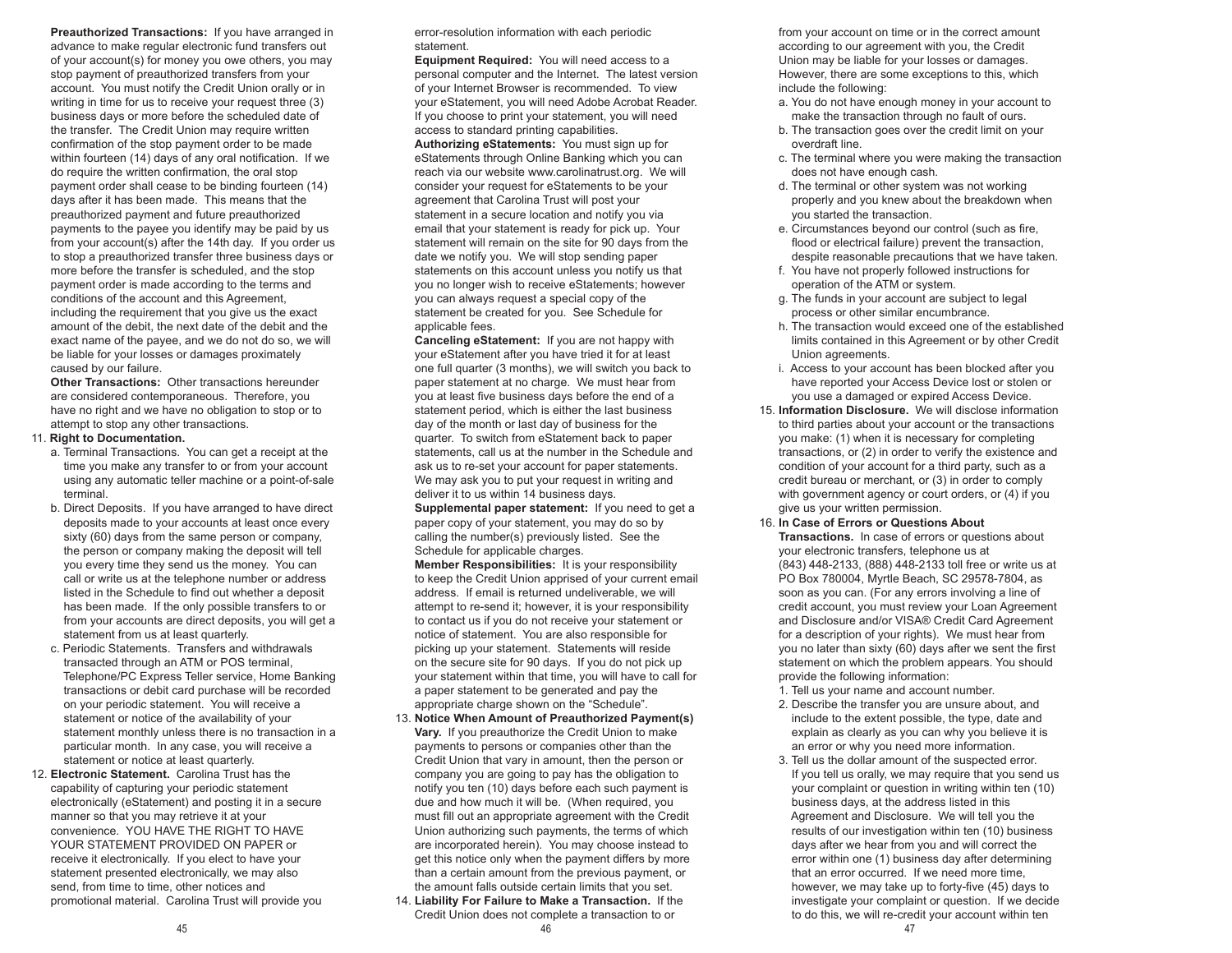(10) business days of receiving the error notice, and will inform you, within two (2) business days, after providing the provisional credit, with the amount you think is in error, and the date, so that you will have the use of the money during the time it takes us to complete our investigation. We will correct the error, if any, within one (1) business day after determining that an error occurred. A report of our results will be delivered or mailed to you within three (3) business days after the conclusion of the investigation (including, if applicable, notice that a provisional credit has been made final). For transactions initiated outside the United States, or resulting from a point-of-sale debit card transaction, we will have ninety (90) calendar days instead of forty-five (45) business days, unless otherwise required by law, to investigate your complaint or question. For transactions on accounts that have been opened less than thirty (30) calendar days, we will have twenty (20) business days instead of ten (10) business days to credit your account, and ninety (90) calendar days instead of forty-five (45) business days, unless otherwise required by law, to investigate your complaint or question. *Special Rules for Provisional Credit for VISA®* 

#### *Check Card Transactions.*

 If you believe a VISA® Check Card Transaction was unauthorized, we will re-credit your account within five business days for the amount you think is in error so that you will have the use of the money during the time it takes us to complete our investigation. If we ask you to put your complaint in writing, we need not re-credit your account, or we may reverse any credit previously made to your account, until we have received it. We may withhold provisional credit, to the extent allowed under applicable law, if the delay is warranted by the circumstances or your account history.

 17. **Your Liability for Unauthorized Transaction.** Tell us AT ONCE if you believe your Access Device has been lost or stolen. Telephoning is the best way of keeping your possible losses down. You are responsible for all transfers you authorize using an EFT service under this Agreement. If you permit other persons to use an EFT service or your Access Device, you are responsible for any transactions they authorize or conduct on any of your accounts.

 Special Notice to VISA® Check Card holders. If there is an unauthorized use of your VISA® Check Card or an Internet transaction, and the transaction takes place on the VISA® network, then your liability will be zero (\$0.00). This provision limiting your liability does not apply to either VISA® commercial cards or ATM cash disbursements. Additionally, your liability with respect to unauthorized transactions may be greater than the above zero (\$0.00) liability limit, to the extent allowed under applicable law, if the credit union reasonably determines, based on substantial evidence, that you were grossly negligent or fraudulent in the handling of your account or card. In any case, to minimize your potential liability you should notify us of any unauthorized use no later than 60 days after your statement was mailed to you. See limitations applicable to Non-PIN transactions earlier in this

 agreement. For all other EFT transactions that require the use of a PIN or Access Code, if you tell us within two (2) business days, you can lose no more than \$50.00 if someone uses your card and PIN or Access Code without your permission. If you do not tell us within two (2) business days after you learn of the loss or theft of your Card, PIN or Access Code, and we can prove that we could have prevented the unauthorized transaction if you had told us in time, you could lose as much as \$500.00.

 Also, if your statement shows transfers that you did not make, tell us at once. If you do not tell us within sixty (60) days after the statement was mailed to you, you may not get back any money lost after the sixty (60) days if we can prove that we could have stopped someone from making the transfers if you had told us in time. If a good reason (such as a hospital stay) kept you from telling us, we will extend the time periods. If you believe that your Card or Access Code has been lost or stolen or that someone has transferred or may transfer money from your account without your permission, you must call or write us at the telephone number or address listed on the front cover of this booklet. If a good reason (such as extended travel or hospitalization) kept you from telling us, we may extend these time periods.

- 18. **Reporting A Lost Card, Access Device, PIN.** If you believe that any Access Device has been lost or stolen or that someone has withdrawn or may withdraw money from your account without your permission, you agree to immediately notify us. You can call the Credit Union or write us at the telephone number or address listed in this Booklet or the Schedule. If you recovered your Card/Access Device after you have notified us, DO NOT USE IT.
- 19. **Visa Account Updater (VAU).** Merchants that participate in the Visa Account Updater (VAU) program will receive updated cardholder information for recurring VISA debit card and/or credit card transactions. Information such as your expiration date, card number (if the original card was lost/stolen or transferred), and closed card notifications are updated daily and communicated directly to **participating merchants** with whom you have recurring payments. This service applies to both recurring VISA debit card and VISA credit card payments. As a result, you may no longer have to contact **participating** VAU merchants to update your card information, which may help prevent disruption of your recurring payments. You may opt out of this feature at any time by contacting Carolina Trust FCU at 843-448-2133.

#### **FUNDS AVAILABILITY**

Carolina Trust Federal Credit Union will notify the member at the time of deposit of any imposed delay of availability and will indicate when funds will be available. If the deposit is not made in person, such as by mail, or the decision to place a hold is made after the member has left the premises, then notification of delayed availability will be sent no later than the next business day. The length of the delay is counted in business days from the day after the deposit. Every day is a business day except Saturdays, Sundays, and Federal holidays. With the exception of deposits made at ATM's and night depositories, any business day during which deposits are made in person will be considered to be the day of deposit. However, if a deposit made on a day that Carolina Trust Federal Credit Union is not open, the deposit will be considered made on the next business day the Credit Union is open. The length of the delay varies depending on the type of deposit. Also, in the event that Carolina Trust Federal Credit Union is closed on a day during which funds would otherwise be available, those funds will be available the next day the Credit Union is open.

Longer Delays May Apply: In some cases, the credit union will not make all of the funds that you deposit by check available to you on the same day we receive your deposit. The delay of availability for check deposits will depend on type of check you deposit. The first \$225.00 of your deposit will be available on the first business day after the day of the deposit.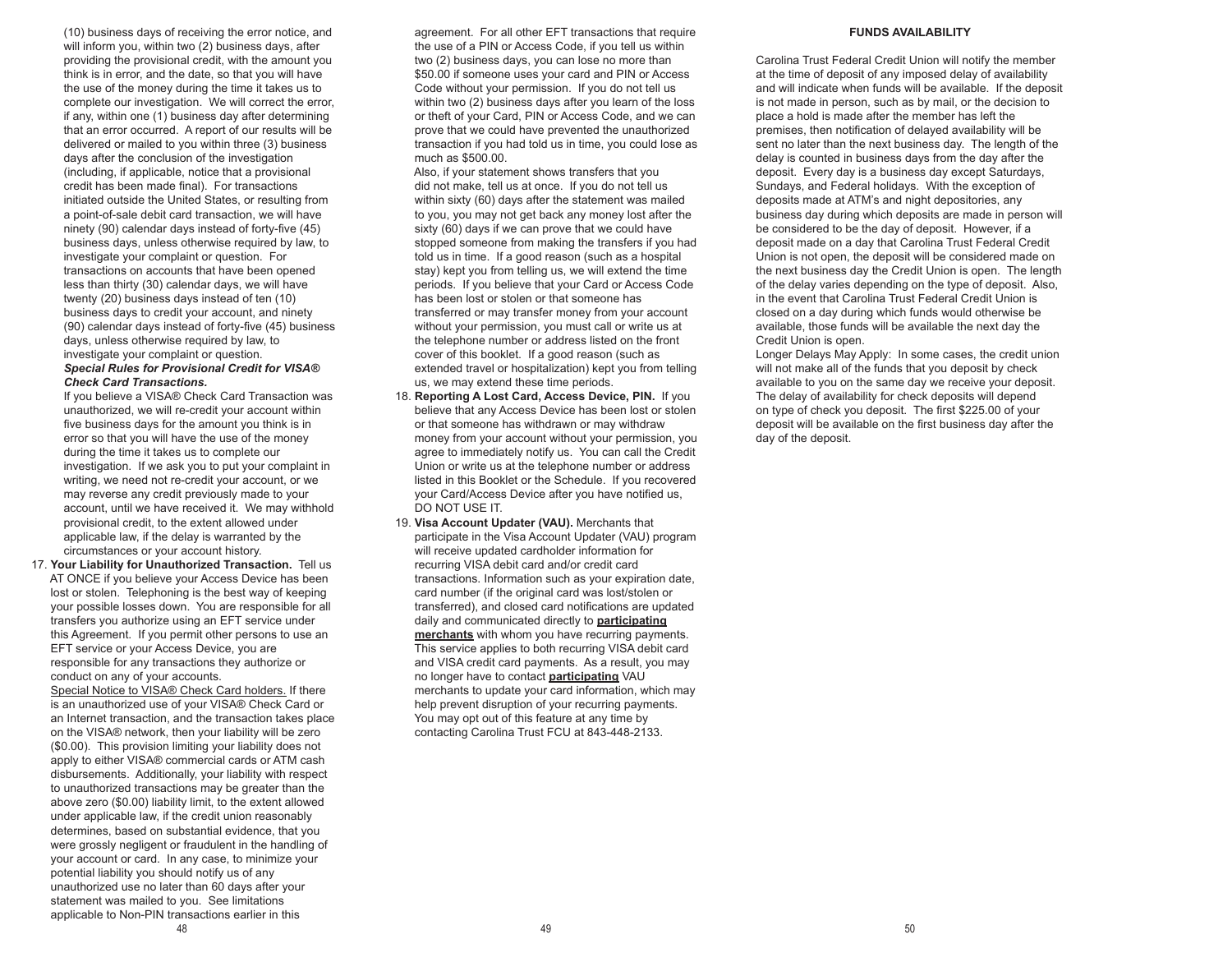#### **TRUTH-IN-SAVINGS ACT DISCLOSURE**

# **REGULAR SAVINGS ACCOUNT/JOINT SAVINGS ACCOUNT (SHARE SAVINGS)**

**Rate Information:** The dividend rate and annual percentage yield may change every month. We may change the dividend rate for your account as determined by the Credit Union's Board of Directors.

**Compounding and crediting** - Dividends will be compounded every month. Dividends will be credited to your account every month.

**Dividend period** - For this account type, the dividend period is monthly. For example, the beginning date of the first dividend period of the calendar year is January 1, and the ending date of such dividend period is January 31. All other dividend periods follow this same pattern of dates. The dividend declaration date is the last day of the dividend period, and for the example above is January 31. If you close your account before dividends are paid, you will not receive the dividends.

**Minimum balance requirements:** You must maintain a minimum daily balance of \$100.00 in your account each day to obtain the disclosed annual percentage yield. **Daily balance computation method** - Dividends are calculated by the daily balance method which applies a daily periodic rate to the balance in the account each day. **Accrual of dividends on noncash deposits** - Dividends will begin to accrue on the business day you place noncash items (for example, checks) to your account.

**Transaction limitations:** During any month, you may not make more than six withdrawals or transfers to another credit union account of yours or to a third party by means of a preauthorized or automatic transfer or telephonic order or instruction or similar order to a third party. If you exceed the transfer limitations set forth above in any statement period, your account will be subject to closure by the Credit **Union** 

**Par value of a share:** The par value for a Regular Share Account in this account is \$25.00. The par value for a Joint Share Account is \$50.00.

**Fees and charges:** An excessive withdrawal fee will be charged for each withdrawal in excess of four during a month. An account closing fee will be charged each time an account is closed within 90 days of opening. An account reopening fee will be charged each time an account is reopened after 90 days of closing. See Schedule for specific charges.

# **GOAL CLUB SAVINGS ACCOUNT (Ages Newborn to 17) (SHARE SAVINGS)**

**Rate Information:** The dividend rate and annual percentage yield may change every month. We may change the dividend rate for your account as determined by the Credit Union's Board of Directors.

**Compounding and crediting** - Dividends will be compounded every month. Dividends will be credited to your account every month.

 $51$ **Dividend period** - For this account type, the dividend period is monthly. For example, the beginning date of the first dividend period of the calendar year is January 1, and the ending date of such dividend period is January 31. All other dividend periods follow this same pattern of dates. The dividend declaration date is the last day of the dividend

period, and for the example above is January 31. If you close your account before dividends are paid, you will not receive the accrued dividends.

**Minimum balance requirements:** You must maintain a minimum daily balance of \$25.00 in your account each day to obtain the disclosed annual percentage yield. **Daily balance computation method** - Dividends are calculated by the daily balance method which applies a daily periodic rate to the balance in the account each day. **Accrual of dividends on noncash deposits** - Dividends will begin to accrue on the business day you place noncash items (for example, checks) to your account. **Transaction limitations:** During any month, you may not make more than six withdrawals or transfers to another credit union account of yours or to a third party by means of a preauthorized or automatic transfer or telephonic order or instruction or similar order to a third party. If you exceed the transfer limitations set forth above in any statement period, your account will be subject to closure by the credit union.

**Par value of a share:** The par value of a share in this account is \$25.00.

**Fees and charges:** An excessive withdrawal fee will be charged for each withdrawal in excess of four during a month. An account closing fee will be charged each time an account is closed within 90 days of opening. An account reopening fee will be charged each time an account is reopened after 90 days of closing. See Schedule for specific charges.

## **IRA SAVINGS ACCOUNT (SHARE SAVINGS)**

**Rate Information:** The dividend rate and annual percentage yield may change every month. We may change the dividend rate for your account as determined by the Credit Union's Board of Directors.

**Compounding and crediting** - Dividends will be compounded every month. Dividends will be credited to your account every month.

**Dividend period** - For this account type, the dividend period is monthly. For example, the beginning date of the first dividend period of the calendar year is January 1, and the ending date of such dividend period is January 31. All other dividend periods follow this same pattern of dates. The dividend declaration date is the last day of the dividend period, and for the example above is January 31. If you close your account before dividends are paid, you will not receive the accrued dividends.

**Minimum balance requirements:** The minimum balance required to open this account is \$5.00.

**Daily balance computation method** - Dividends are calculated by the daily balance method which applies a daily periodic rate to the balance in the account each day. **Accrual of dividends on noncash deposits** - Dividends will begin to accrue on the business day you place noncash items (for example, checks) to your account. **Transaction limitations:** You may not make any withdrawals or transfers to another credit union account of yours or to a third party by means of a preauthorized or automatic transfer, telephonic order or instruction, or similar order to a third party.

#### **CHRISTMAS CLUB ACCOUNT**

**Rate Information:** The dividend rate and annual percentage yield may change every month. We may change the dividend rate for your account as determined by the Credit Union's Board of Directors.

**Compounding and crediting** - Dividends will be compounded every month. Dividends will be credited to your account every month.

**Dividend period** - For this account type, the dividend period is monthly. For example, the beginning date of the first dividend period of the calendar year is January 1, and the ending date of such dividend period is January 31. All other dividend periods follow this same pattern of dates. The dividend declaration date is the last day of the dividend period, and for the example above is January 31. If you close your account before dividends are paid, you will not receive the accrued dividends.

**Minimum balance requirements:** The minimum balance required to open this account is \$5.00.

**Daily balance computation method** - Dividends are calculated by the daily balance method which applies a daily periodic rate to the balance in the account each day. **Accrual of dividends on noncash deposits** - Dividends will begin to accrue on the business day you place noncash items (for example, checks) to your account.

**Fees and charges:** A Christmas Club withdrawal fee will be charged for each withdrawal after the seventh day the account is open.

**Additional information:** Funds will be disbursed no later than the first business day of November to a savings or checking account. See Schedule for specific charges.

#### **DIRECT CHECKING AND 50+ CHECKING ACCOUNT (SHARE DRAFT)**

**Rate Information:** The dividend rate and annual percentage yield may change every month. We may change the dividend rate for your account as determined by the Credit Union's Board of Directors.

**Compounding and crediting** - Dividends will be compounded every month. Dividends will be credited to your account every month.

**Dividend period** - For this account type, the dividend period is monthly. For example, the beginning date of the first dividend period of the calendar year is January 1, and the ending date of such dividend period is January 31. All other dividend periods follow this same pattern of dates. The dividend declaration date is the last day of the dividend period, and for the example above is January 31. If you close your account before dividends are paid, you will not receive the accrued dividends.

**Minimum balance requirements (for Direct Checking):** You must maintain a minimum daily balance of \$250.00 in your account each day to obtain the disclosed annual percentage yield.

**Minimum balance requirements (for 50+ Checking):** You must maintain a minimum daily balance of \$250.00 in your account each day to obtain the disclosed annual percentage yield. You must maintain an average daily balance of \$2,500.00 in any combination of savings and checking accounts (Regular Savings, Checking, IRA's Money Market, or Certificate accounts) in order to obtain a 10 basis point increase in the disclosed annual percentage yield. (Example: APY .25 on a minimum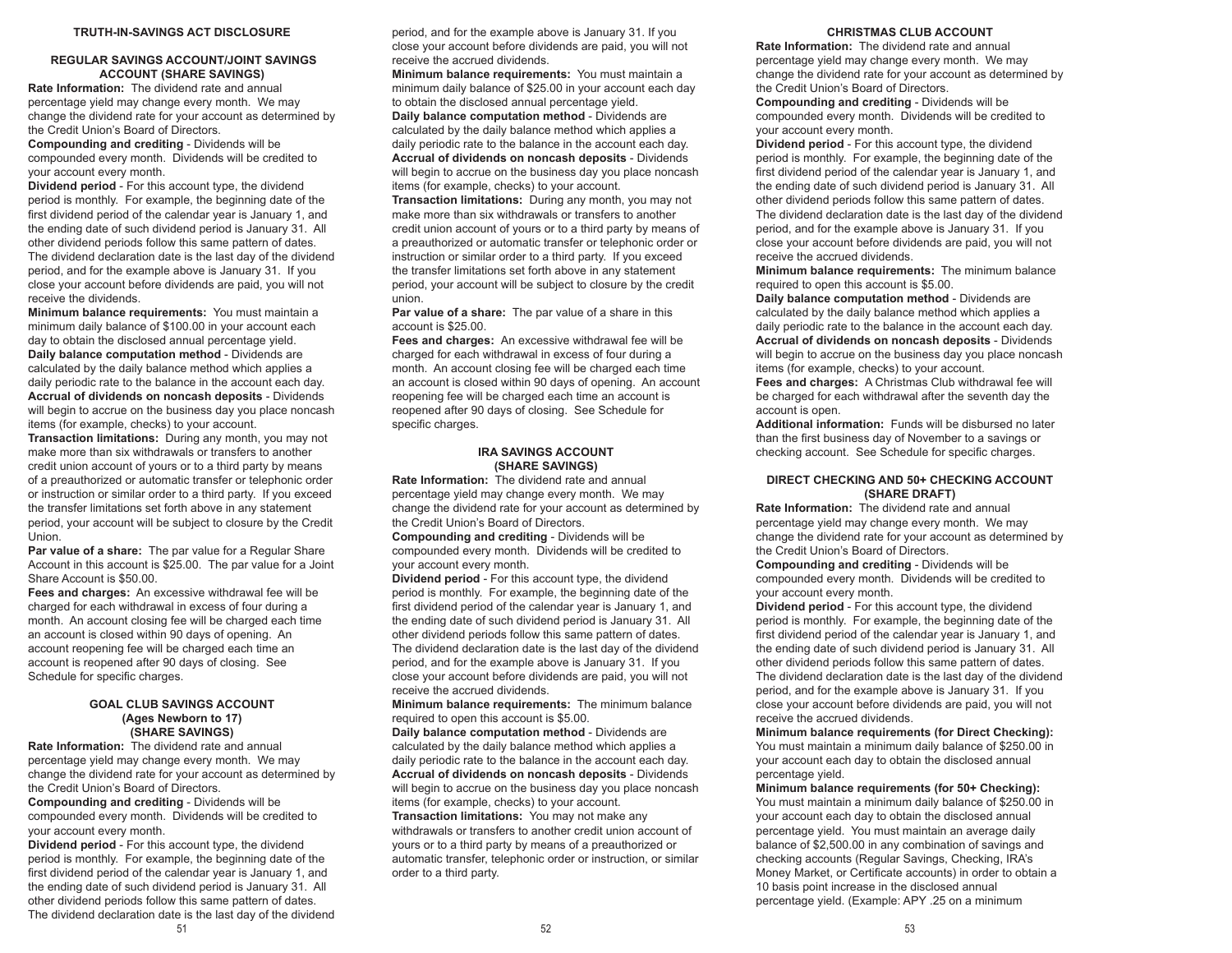balance of \$250.00. Combined balances of \$2,500.00 APY will be .35.)

**Daily balance computation method** - Dividends are calculated by the daily balance method which applies a daily periodic rate to the balance in the account each day. **Accrual of dividends on noncash deposits** - Dividends will begin to accrue on the business day you place noncash items (for example, checks) to your account.

**Transaction limitations:** No transaction limitations apply to this account unless otherwise stated in the Common Features section.

#### **FREE CHECKING ACCOUNT/STUDENT CHECKING/ GOAL CLUB CHECKING ACCOUNT (SHARE DRAFT)**

**Rate Information:** This account does not pay dividends. **Minimum balance requirements:** No minimum balance requirements apply to this account.

**Transaction limitations:** There are no transaction limitations on this account.

#### **MONEY MARKET CHECKING ACCOUNT / MONEY MARKET REWARDS (Discontinued)**

**Rate Information:** The dividend rate and annual percentage yield may change at any time. We may change the dividend rate for your account as determined by the Credit Union's Board of Directors.

**Compounding and crediting** - Dividends will be compounded every month. Dividends will be credited to your account every month.

**Dividend period** - For this account type, the dividend period is monthly. For example, the beginning date of the first dividend period of the calendar year is January 1, and the ending date of such dividend period is January 31. All other dividend periods follow this same pattern of dates. The dividend declaration date is the last day of the dividend period, and for the example above is January 31. If you close your account before dividends are paid, you will not receive the accrued dividends.

#### **Minimum balance requirements (Money Market):**  The minimum balance required to open this account is \$2,500.00. You must maintain a minimum daily balance of \$2,500.00 in your account to avoid a minimum balance fee and to obtain the disclosed annual percentage yield. **Minimum balance requirements (Money Market**

**Rewards):** The minimum balance required to open this account is \$2,500.00. You must maintain a minimum daily balance of \$2,500.00 in your account to avoid a minimum balance fee. In order to obtain the disclosed annual percentage yield, you must maintain a minimum daily balance of \$2,500.00, have eStatements, and a Carolina Trust checking account with a monthly direct deposit of at least \$300.00.

**Daily balance computation method** - Dividends are calculated by the daily balance method which applies a daily periodic rate to the balance in the account each day. **Accrual of dividends on noncash deposits** - Dividends will begin to accrue on the business day you place noncash items (for example, checks) to your account.

**Transaction limitations:** During any month, you may not make more than three withdrawals or transfers to another credit union account of yours or to a third party by means of a preauthorized or automatic transfer or telephonic order or instruction or similar order to a third party. If you exceed

the transfer limitations set forth above in any statement period, your account will be subject to closure by the Credit Union. **Fees and charges:** A monthly account maintenance fee will apply if your account falls below the required minimum balance anytime during the month. An excessive withdrawal fee will be charged for each withdrawal in excess of three during a statement cycle. See Schedule for specific charges.

#### **ENCORE CHECKING (SHARE DRAFT)**

**Rate Information:** This account does not pay dividends. **Minimum balance requirements:** No minimum balance requirements apply to this account. **Transaction limitations:** The following deposit restrictions apply on this account (1) Deposits made by checks must be deposited to the primary savings account. (2) The item

deposited will be subject to an extended check hold, unless the item is a well known company's payroll check. (3) The only allowable items for deposit to the checking account are cash or ACH deposit. (4) Accountholders are not allowed to use shared branching.

**Fees and charges:** A monthly service fee will be charged on the last day of each month regardless of balance. See Schedule for specific charges.

# **HEALTH SAVINGS CHECKING ACCOUNT SINGLE or FAMILY**

**Rate Information:** The dividend rate and annual percentage yield may change every month. We may change the dividend rate for your account as determined by the Credit Union's Board of Directors.

**Compounding and crediting** - Dividends will be compounded every month. Dividends will be credited to your account every month.

**Dividend period** - For this account type, the dividend period is monthly. For example, the beginning date of the first dividend period of the calendar year is January 1, and the ending date of such dividend period is January 31. All other dividend periods follow this same pattern of dates. The dividend declaration date is the last day of the dividend period, and for the example above is January 31. If you close your account before dividends are paid, you will not receive the accrued dividends.

**Minimum balance requirements:** You must maintain a minimum daily balance of \$100.00 in your account each day to obtain the disclosed annual percentage yield. **Daily balance computation method** - Dividends are calculated by the daily balance method which applies a daily periodic rate to the balance in the account each day. **Accrual of dividends on noncash deposits** - Dividends will begin to accrue on the business day you place noncash items (for example, checks) to your account. **Transaction limitations:** These checking accounts are eligible for overdraft protection from a qualifying Health Savings Account. There are annual maximum contributions that can be made to this account. Please visit the Internal Revenue Service website at www.irs.gov for these contribution limits. There is one annual maximum contribution amount allowed for an HSA owner, whether you have a Health Savings Account or a Health Savings Checking Account, or both.

## **HEALTH SAVINGS ACCOUNT SINGLE or FAMILY**

**Rate Information:** The dividend rate and annual percentage yield may change every month. We may change the dividend rate for your account as determined by the Credit Union's Board of Directors.

**Compounding and crediting** - Dividends will be compounded every month. Dividends will be credited to your account every month.

**Dividend period** - For this account type, the dividend period is monthly. For example, the beginning date of the first dividend period of the calendar year is January 1, and the ending date of such dividend period is January 31. All other dividend periods follow this same pattern of dates. The dividend declaration date is the last day of the dividend period, and for the example above is January 31. If you close your account before dividends are paid, you will not receive the accrued dividends.

**Minimum balance requirements:** The minimum balance required to open this account is \$5.00.

**Daily balance computation method** - Dividends are calculated by the daily balance method which applies a daily periodic rate to the balance in the account each day. **Accrual of dividends on noncash deposits** - Dividends will begin to accrue on the business day you place noncash items (for example, checks) to your account. **Transaction limitations:** You may not make any withdrawals or transfers to another credit union account of yours, except to your Health Savings Checking account. During any month, you may not make more than six withdrawals or transfers to your Health Savings Checking account, or to a third party by means of a preauthorized or automatic transfer, telephonic order or instruction, or similar order to a third party. There are annual maximum contributions that can be made to this account. Please visit the Internal Revenue Service website at www.irs.gov for these contribution limits. There is one annual maximum contribution amount allowed for an HSA owner, whether you have a Health Savings Account or a Health Savings Checking Account, or both.

# **BUSINESS SAVINGS ACCOUNT (SHARE SAVINGS)**

**Rate Information:** The dividend rate and annual percentage yield may change every month. We may change the dividend rate for your account as determined by the Credit Union's Board of Directors.

**Compounding and crediting** - Dividends will be compounded every month. Dividends will be credited to your account every month.

**Dividend period** - For this account type, the dividend period is monthly. For example, the beginning date of the first dividend period of the calendar year is January 1, and the ending date of such dividend period is January 31. All other dividend periods follow this same pattern of dates. The dividend declaration date is the last day of the dividend period, and for the example above is January 31. If you close your account before the dividends are paid, you will not receive the dividends.

**Minimum balance requirements:** You must maintain a minimum daily balance of \$100.00 in your account each day to obtain the disclosed annual percentage yield. **Daily balance computation method** - Dividends are calculated by the daily balance method which applies a